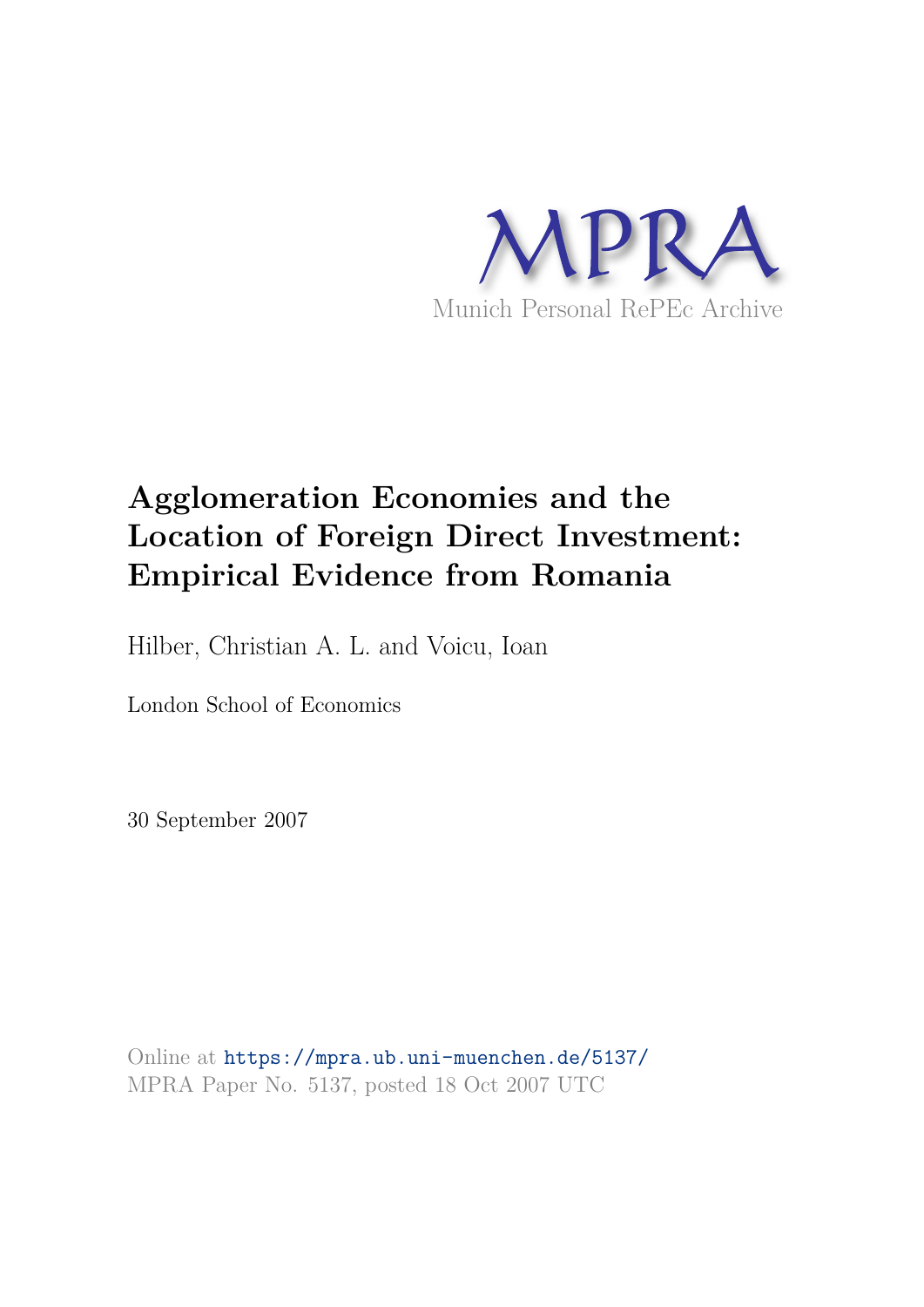# Agglomeration Economies and the Location of Foreign Direct Investment: Empirical Evidence from Romania

Christian A. L. Hilber<sup>\*</sup> and Ioan Voicu\*\*

This Version: September 30, 2007

We thank Vicki Been, Paul Cheshire, Gilles Duranton, Hiranya Nath, Henry Overman, Frédéric Robert-Nicoud, Alexandru Voicu, seminar participants at the 51<sup>st</sup> Annual North American Meetings of the Regional Science Association International, and three anonymous referees for helpful comments and suggestions. Any errors are our own.

\* London School of Economics, Department of Geography and Environment, Houghton Street, London WC2A 2AE, United Kingdom, c.hilber@lse.ac.uk. (Corresponding author)

\*\* New York University, School of Law, Furman Center for Real Estate and Urban Policy, 110 West 3rd St, New York, NY 10012, United States, voicui@juris.law.nyu.edu.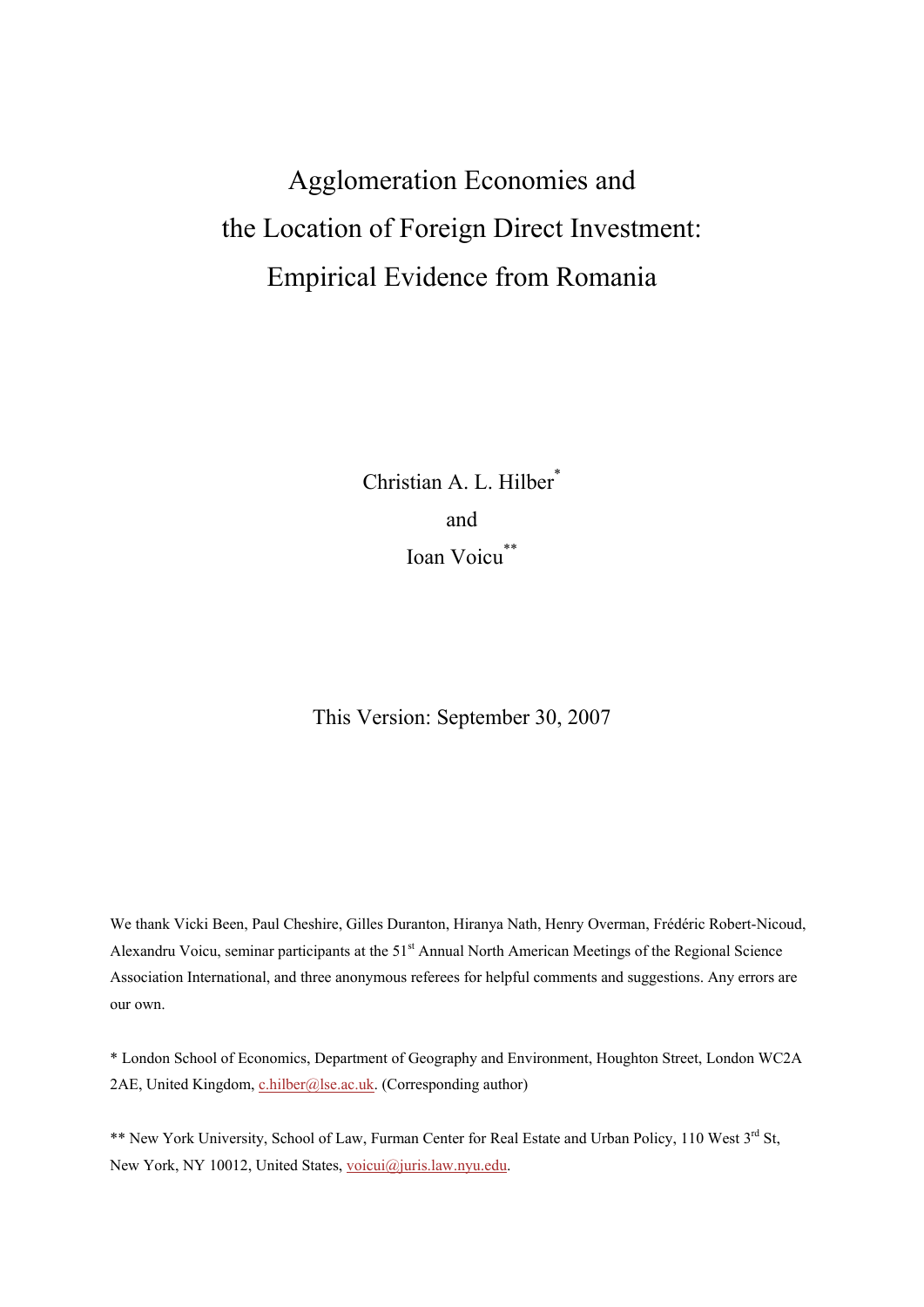# Agglomeration Economies and the Location of Foreign Direct Investment: Empirical Evidence from Romania

#### Abstract

Relatively little is known about the determinants of FDI location in transition economies. We exploit the large inflow of FDI into Romania, after the revolution in 1989, to study this question. Using a conditional logit setup, we find that external economies from service agglomeration are the main determinant of FDI-location. An increase in service employment density by 10 percent makes the average Romanian county 11.9 percent more likely to attract a foreign investor. Industry specific foreign and domestic agglomeration economies and labor conflicts also impact FDI-location. Our findings imply that results are sensitive to the inclusion of locational fixed effects.

#### **JEL classification:** P33, R3.

**Keywords:** Agglomeration economies, foreign direct investment, transition economies.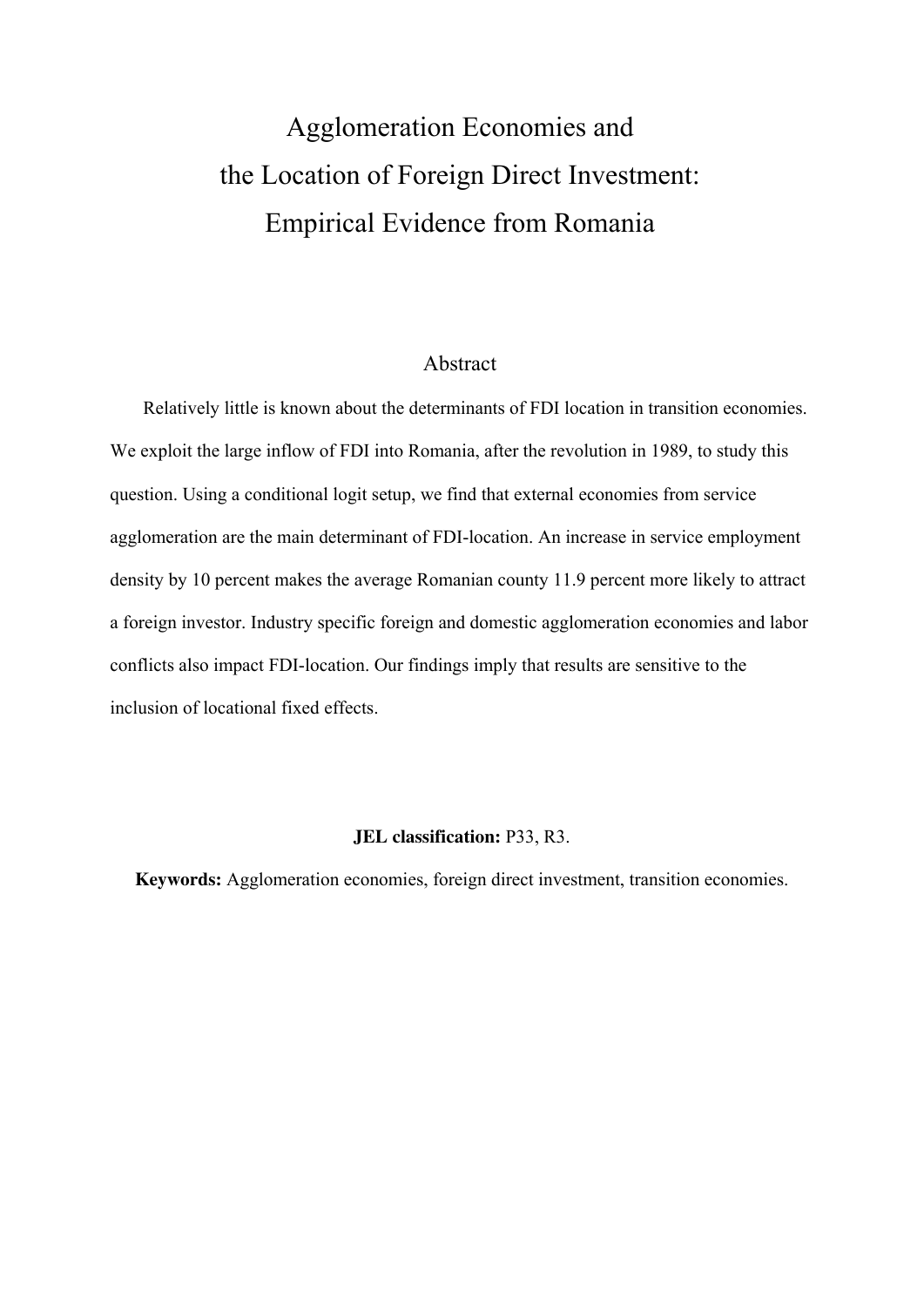### **1 Introduction**

The role of agglomeration economies – economies that are external to a firm but internal to a small geographic area – for the location choice of firms and economic growth is one of the most vital questions in urban, regional and international economics. Various theoretical concepts suggest that clustering of economic activities in one form or the other results in cost savings and productivity gains for firms, thereby influencing their location decisions.

In this paper we focus on the importance of different types of agglomeration economies for FDI location outcomes in a *transition economy*. Specifically, we investigate location decisions of foreign manufacturing plants in Romania between 1990 and 1997, the period following the overthrown of Ceausescu and his communist regime in 1989. Before the 'Romanian Revolution' the country has had exceptionally autarchic policies, thus being completely unattractive to FDI. Only after the fall of the communist regime in 1989 the country *de facto* opened up to foreign investors leading to a large influx of foreign capital over a relatively short period of time. We exploit this setting to explore *whether* agglomeration economies (and other local characteristics) are relevant for location choices of foreign investors in a transition economy and *what types* of agglomeration economies are most important. Specifically, we consider the impact of industry specific domestic and foreign economies, service economies and economies arising from diversification as well as the border-county variants of these four agglomeration variables.

The location of FDI in *transition economies* is a seriously understudied research area.<sup>1</sup> Transition economies differ from developed countries in many respects and findings of FDIlocation studies for developed countries may therefore not apply to transition economies. For example, economies arising from *service agglomeration* are often ignored in location choice studies of foreign manufacturing plants. However, easy access to – and competition among – various local service businesses (e.g., accountants, lawyers, banking and communication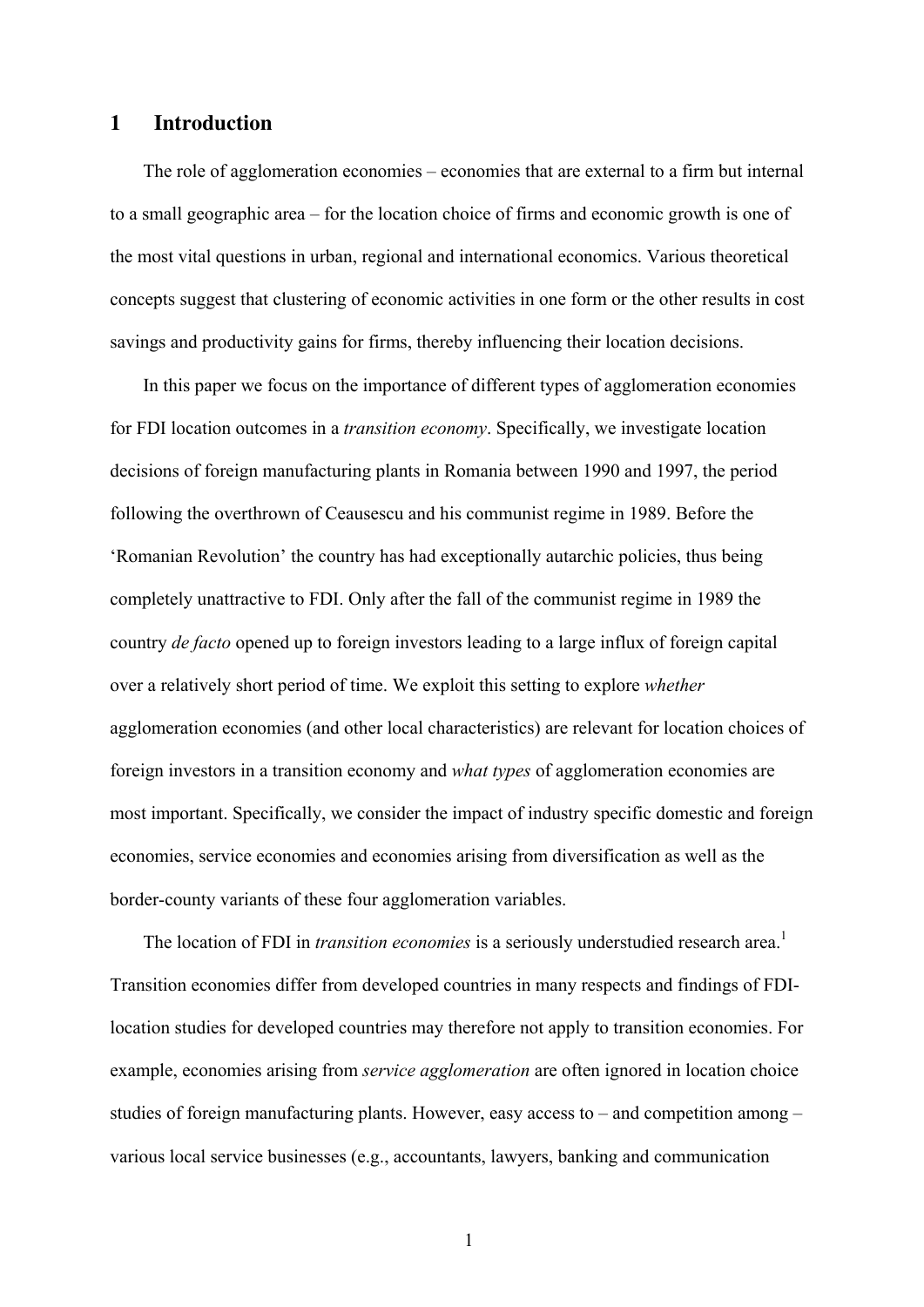services, consultants, translators) may be particularly important in transition economies, where foreign investors often face vital problems related to opaque and corrupted bureaucracies (e.g., tax authorities, customs clearance), incoherent and unstable legal systems, local contractors (involving issues of reliability), unreliable communication infrastructure, immature financial institutions (with inadequate credit systems) and cultural issues and conflicts.<sup>2</sup> A high service employment density can facilitate solving these issues.

The main purpose of this study is to assess the relative importance of the various types of agglomeration economies for the location of foreign firms in a *transition economy* and to reconcile our findings with those of the existing literature. In doing so, our study may provide useful guidance for the design of effective regional policies aimed at attracting FDI to transition economies and at addressing regional inequalities.<sup>3</sup>

Our empirical setting and rich data also allow us to *simultaneously* address many drawbacks identified in previous research. In particular, we consider only greenfield plants and use a geographical unit of observation—a Romanian county<sup>4</sup>—that coincides reasonably well with MARSHALL's (1898) notion of agglomeration.<sup>5</sup> At the same time, we use a conditional logistic model that controls for unobserved location characteristics by including choice specific (county-level) fixed effects; and, we address the issue of separating (unobservable) endowment effects from agglomeration economies. To our knowledge, none of the previous studies could *simultaneously* address all these issues.

Romania provides an ideal empirical setting for a number of reasons. The country holds a top position in Eastern Europe in terms of the number of foreign start-ups established since the beginning of the 1990's. $<sup>6</sup>$  Almost 50,000 establishments with foreign participation were</sup> set up in Romania between 1990 and 1996 alone (VOICU, 2000).<sup>7</sup> This number includes 1540 foreign-owned greenfield plants in the manufacturing sector – the sample used in our empirical analysis. In addition, the availability of detailed data for individual plant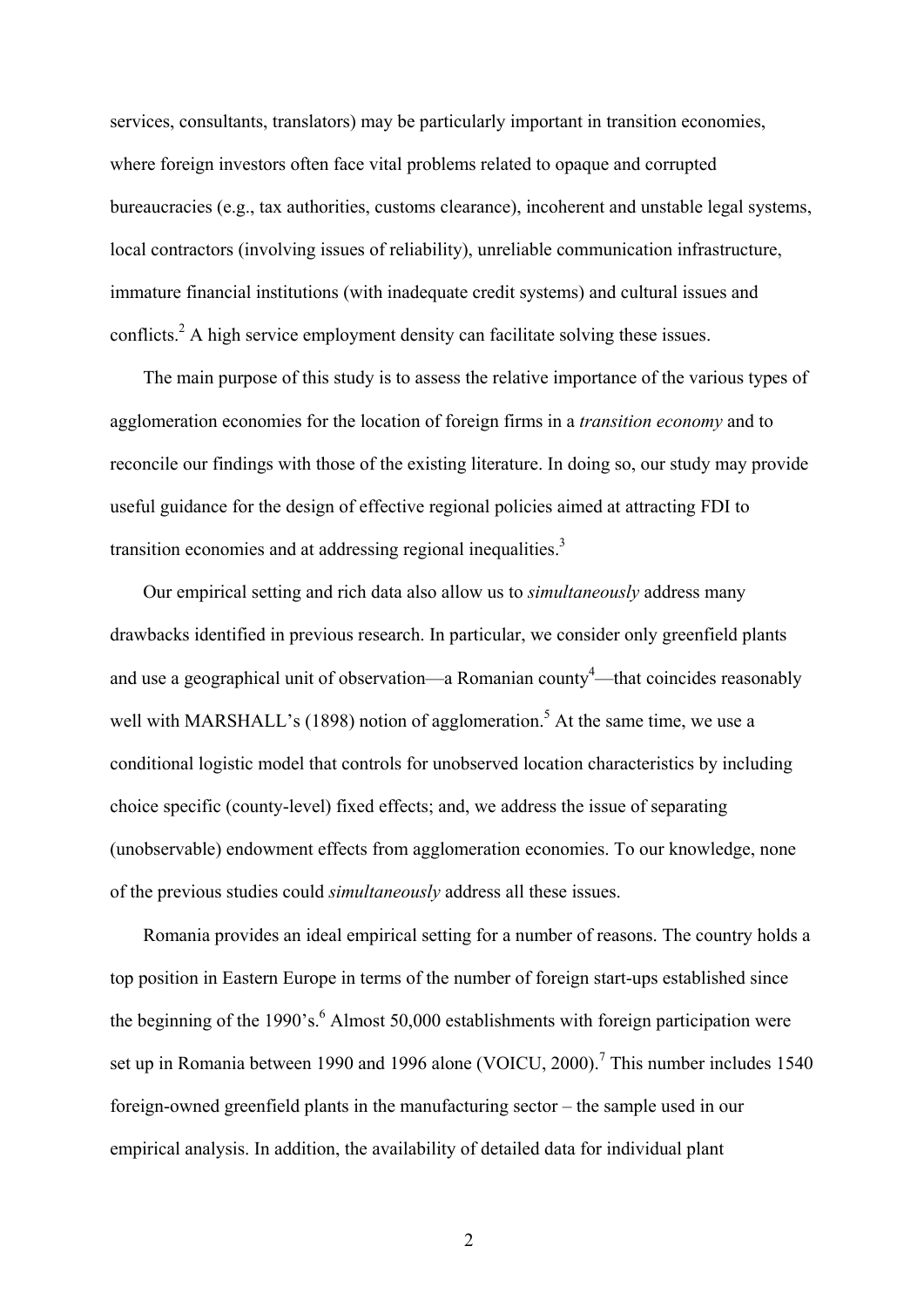establishments and small localities in Romania, coupled with the use of fixed-effects, allows us to obtain more precise estimates of the impact of different types of agglomeration economies on location decisions than has previously been possible. Finally, the large inflow of FDI over a relatively short time period (between 1990 and 1997) ensures that foreign investors' location decisions are made under relatively similar conditions. This setting has one important advantage over an alternative setting where location decisions of foreign investors are made over a long time period; namely, unobservable determinants of location choices which may vary significantly over long time periods (decades)—may be relatively constant over a relatively short time period. Hence, while location fixed effects in our setting control for *time-invariant* unobservable characteristics, the 'concentrated character' of FDI inflow into Romania alleviates the omitted variable bias-problem associated with *time-variant*  unobservable characteristics that change only slowly and are essentially fixed during our sample period.

The main findings of our study are fourfold. Firstly, service agglomeration economies and – to a lesser extent – industry-specific foreign and domestic agglomeration economies play an important role for the location of foreign manufacturing plants in Romania. Secondly, the impact of within-country differences in labor market conditions is less important than might be expected<sup>8</sup>, perhaps because labor market conditions vary more *noticeably* across rather than within countries. While we do find a statistically significant negative effect of labor conflicts, the effect is not very important economically. Other local labor market conditions have no statistically significant effects. Thirdly, our findings imply that results are sensitive to the inclusion of locational fixed effects. Finally, a comparison of our findings with those of other recent studies tentatively suggests that our qualitative results of the effects of service and industry-specific agglomeration are representative of other transition economies of Central and Eastern Europe.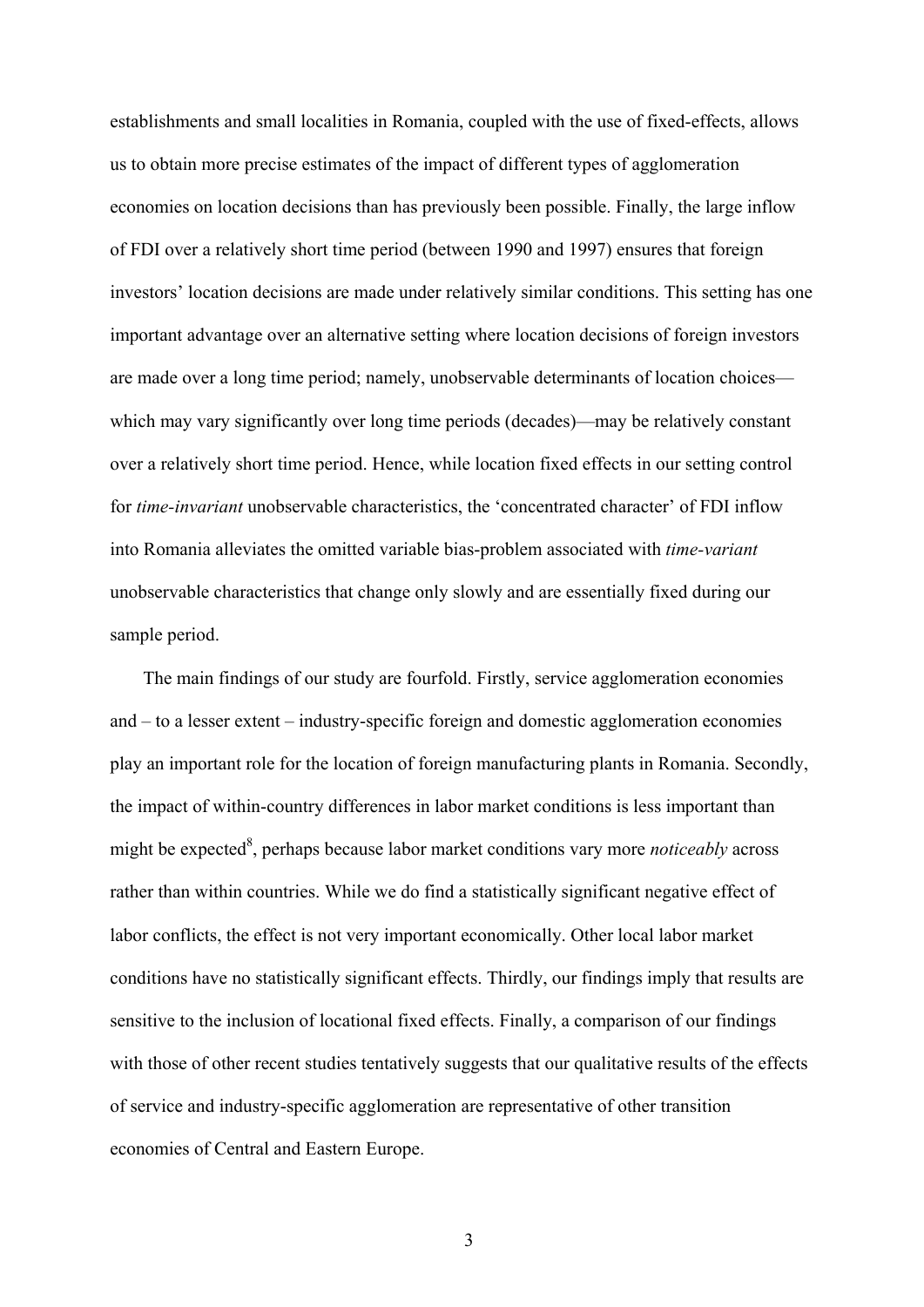Our paper is organized as follows. Section 2 summarizes the related theoretical and empirical literature and describes its various contributions and shortcomings. Section 3 presents the conditional logit setup. In Section 4 we describe the data and discuss the explanatory variables of FDI location. Section 5 presents empirical results and compares our findings with those of closely related studies. Section 6 provides concluding remarks.

### **2 Background**

Understanding the location of foreign direct investment (FDI) is of importance for two main reasons. First, it is often asserted that FDI benefits domestic firms, particularly in developing or transition economies, and increases the welfare of the citizens by accelerating economic growth in the host country.<sup>9</sup> To the extent this is true; FDI distribution within national borders may play an important role in influencing regional economic disparities.

Second, the location decisions of *foreign* firms may differ significantly from their *domestic* counterparts, and, consequently, the location determinants or their effects may differ between foreign and domestic investors and need to be investigated separately. For example, uncertainty with regard to locational quality and subsequent information and search costs are much higher for foreign compared to domestic investors (CAVES, 1996). Since an existing concentration of foreign firms facilitates the gathering of information on the local environment, either via business relationships or because it demonstrates the location's potential, economies from foreign agglomeration may be very important for international investors but less so for domestic ones (e.g., MARIOTTI and PISCITELLO, 1995; GUIMARÃES *et al.*, 2000). More generally, a number of studies have found that foreign companies value various location factors different than domestic firms (e.g., GLICKMAN and WOODWARD, 1988 and 1989).

The role of multinational firm activity in the global economy and the general determinants of FDI are well documented. See for example the various theoretical and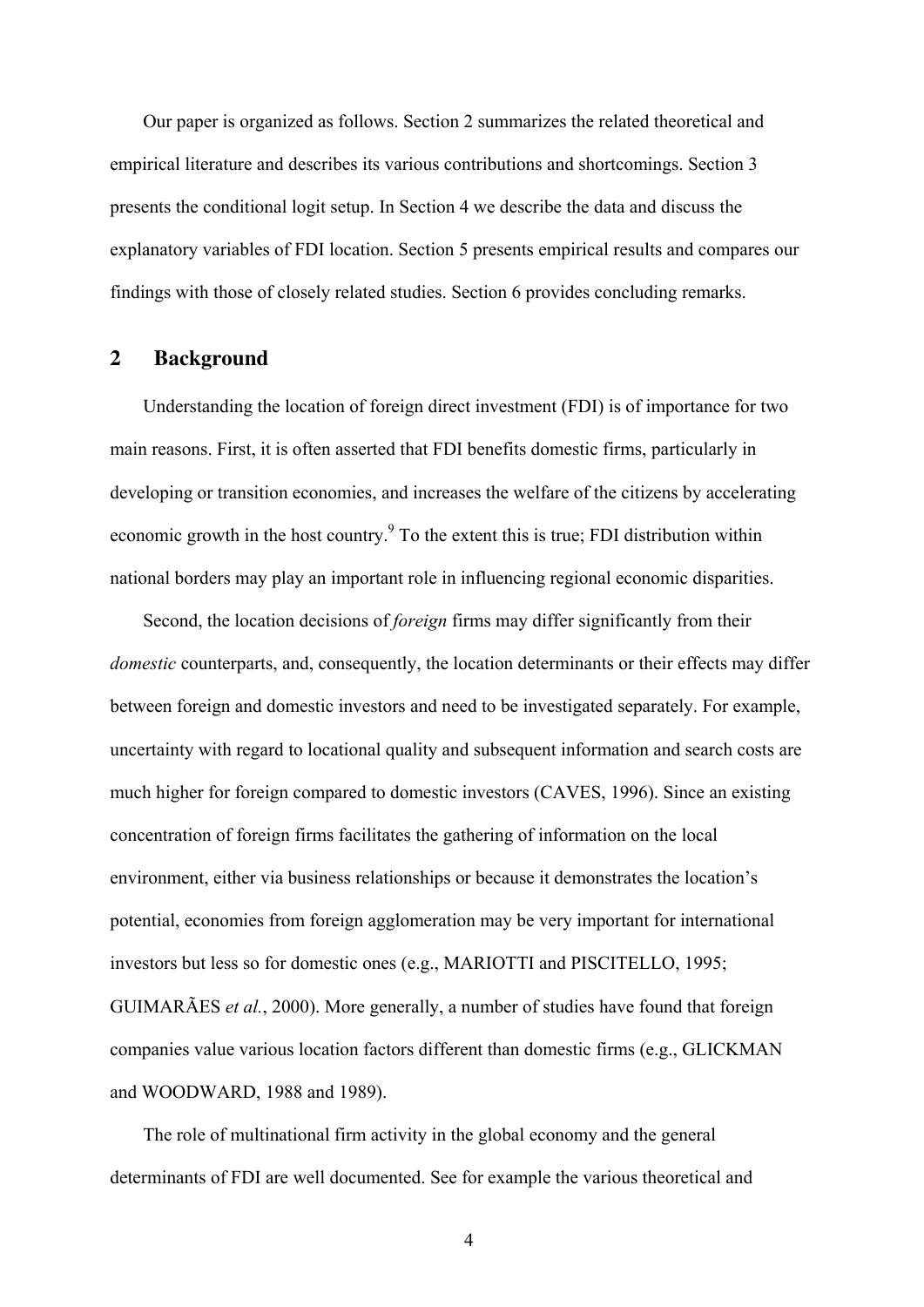empirical surveys in BARBA NAVARETTI and VENABLES (2004). Similarly well documented are the micro-foundations of agglomeration economies (e.g., QUIGLEY, 1998; ROSENTHAL and STRANGE, 2001) and the dynamic process generating industrial clusters (e.g., BAPTISTA and SWANN, 1999). $^{10}$ 

More relevant to the focus of this paper, a number of empirical studies use discrete choice models to investigate the role of agglomeration economies and other factors for the location of FDI. Most of the earlier studies focus on developed countries, mainly the United States. Among the more prominent studies, COUGHLIN *et al.* (1991), WOODWARD (1992) and WHEELER and MODY (1992) all find evidence for the importance of agglomeration economies for the location of FDI in the United States. However, all three studies are based on crude measures of agglomeration economies. COUGHLIN *et al.* (1991) and WOODWARD (1992) use manufacturing employment density and total manufacturing establishments, respectively, as proxy for agglomeration economies that should be at least in part industry-specific. WHEELER and MODY (1992) use agglomeration benefit indices based on measures of infrastructure quality, degree of industrialization and level of FDI as measures of agglomeration economies.

HEAD *et al.* (1995) also focus on the location of FDI in the United States. However, compared to the earlier studies, the methodology is more persuasive. Specifically, the empirical model includes *direct* measures of *different types* of agglomeration economies (domestic and foreign industry-specific ones) and it distinguishes between industry-level agglomeration economies and endowment effects, thereby preventing potentially biased estimates of the impact of agglomeration economies. Endowment effects represent an alternative mechanism through which localization can arise. Specifically, traditional trade theory suggests that firms in a given industry will cluster in regions with favorable factor endowments for that industry.<sup>11</sup> However, firm-specific cost savings associated with an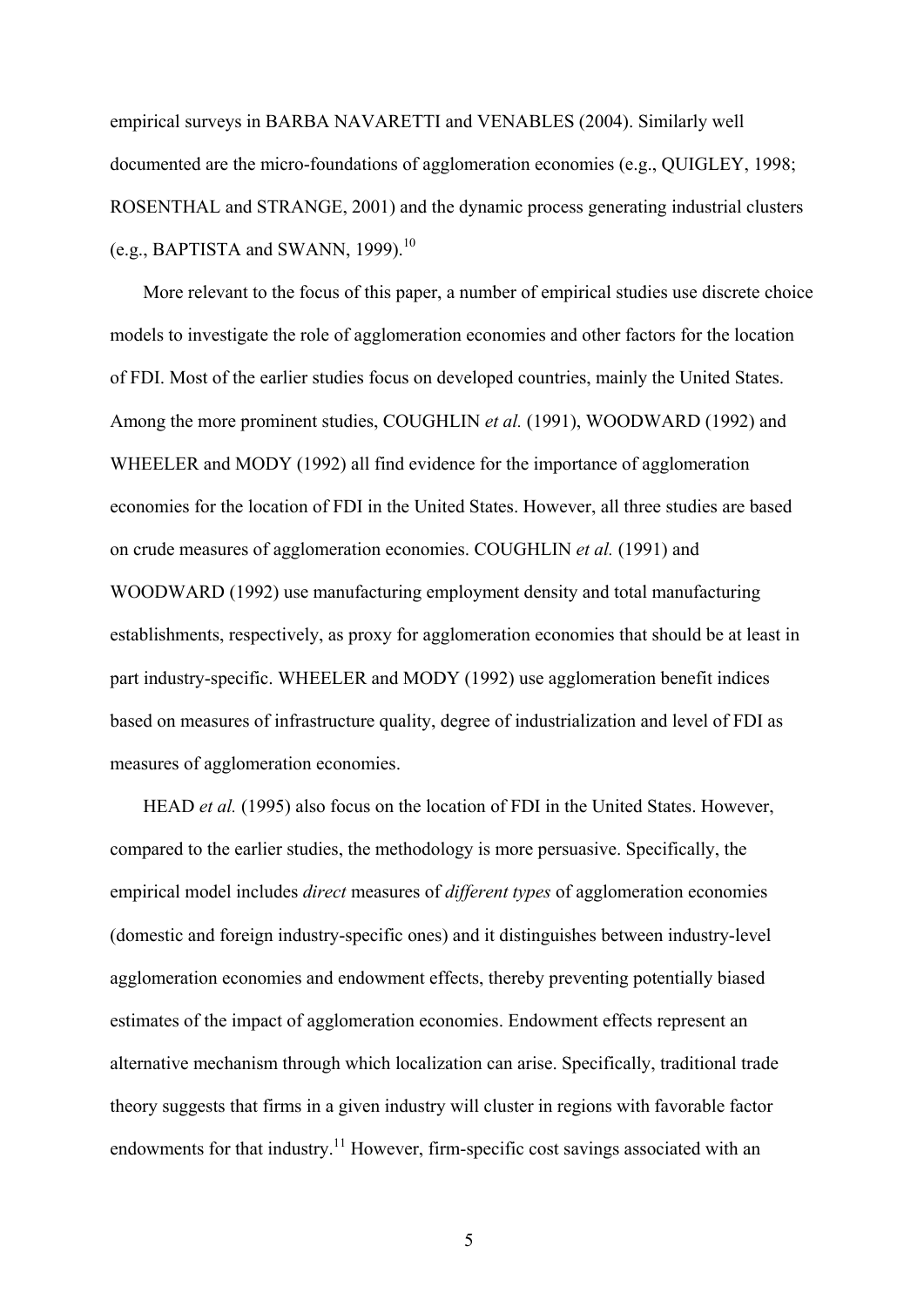endowment-rich location diminish with the number of firms; as firms congregate, the location becomes less appealing since competition for a scarce input among users bids up the price of the input. Finally, HEAD *et al.* (1995) is one of the few studies that includes choice-specific fixed effects in the empirical setup, thereby controlling for unobservable location characteristics which may cause omitted variable biases.<sup>12</sup> Incorporating all these improvements and using a conditional logit setup, the main finding of HEAD *et al.* is that industry-level agglomeration benefits play an important role in location decisions, even when controlling for endowment and choice specific effects. One shortcoming of the study is that it relies on a choice set that consists of very large regions – US states – which stretch the MARSHALLian (1898) concept of agglomeration.<sup>13</sup> While large regions may be particularly inappropriate for a study of agglomeration economies, they may also be inadequate in accounting for labor market conditions and other factors that may, too, apply locally.

There has been little empirical research on FDI location within Europe and even less within the transition countries of Central and Eastern Europe. Among the few European studies spanning several nations, HEAD and MAYER (2004) examine the location choices of Japanese firms within 9 Western European countries. Their results imply that an increase in market potential (i.e., the summation of markets accessible to a point divided by their distances from that point) raises the chance of a region being chosen. However, agglomeration variables retain a robust influence. One limitation of this study – similar to HEAD *et al.*   $(1995)$  – is that it relies on a location choice set of very large (NUTS 1) regions.<sup>14</sup>

A few FDI location studies focus on specific European countries and location choice sets that consist of small areas. For example, MARIOTTI and PISCITELLO (1995) analyze the location decisions of foreign investors among Italian provinces. Their main finding is that spatial distribution of FDI is mainly governed by information costs. One drawback of the study is that it only considers foreign acquisitions. However, firms have much more discretion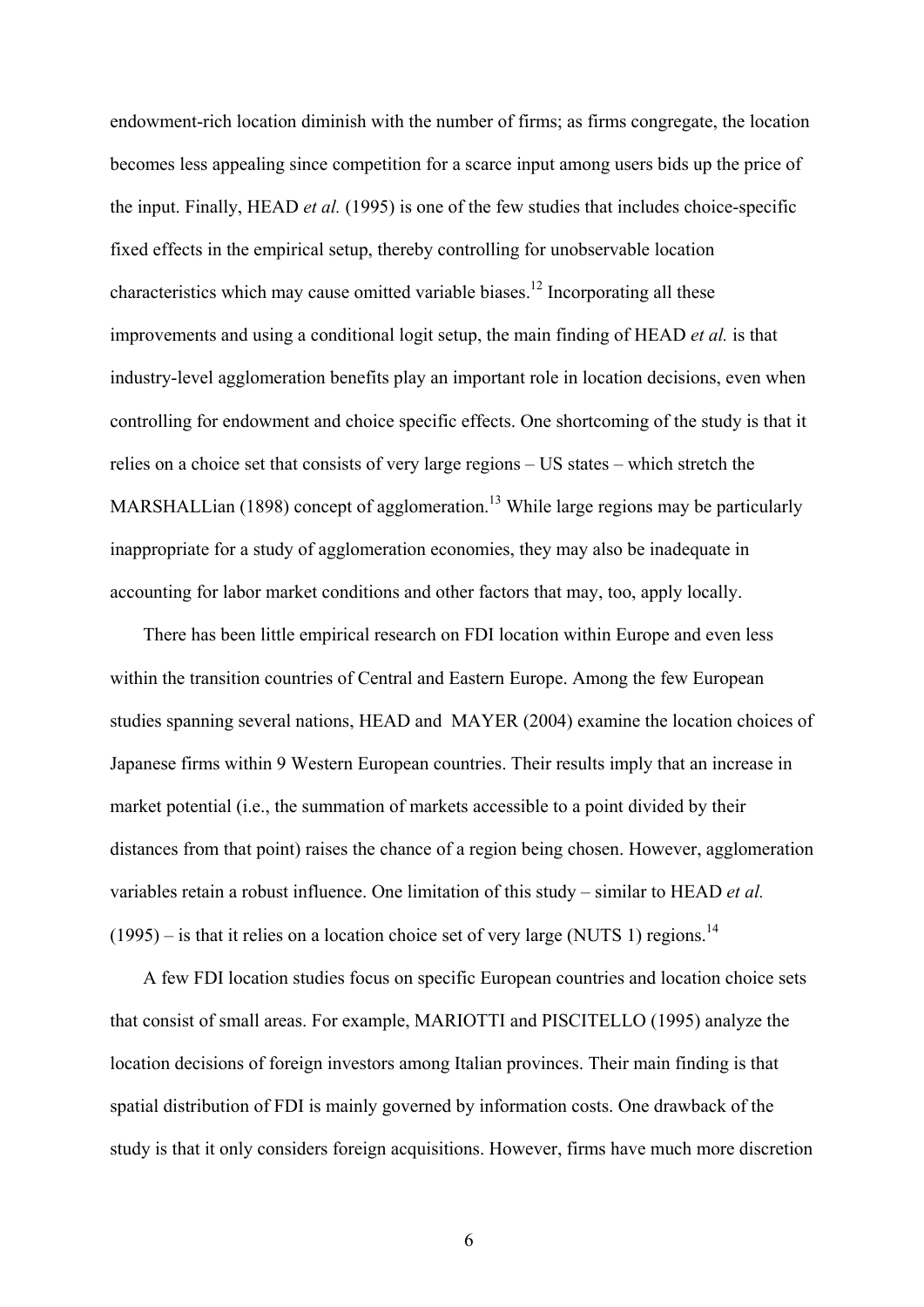regarding the location of new plants (greenfield investments) than with other types of investment.<sup>15</sup> Finally, GUIMARÃES *et al.* (2000) investigate the location decisions of foreign-owned manufacturing plants in the urban areas and outlying regions of Portugal – using small regions (concelhos) as location choices – and conclude that agglomeration economies, especially urban service agglomeration economies, are decisive location factors.

Very few FDI location studies (DISDIER and MAYER, 2004; PUSTERLA and RESMINI, 2005; CIESLIK and RYAN, 2004; CIESLIK, 2005a and 2005b; BEKES 2005 are to our knowledge the most notable ones) focus on transition economies in Central and Eastern Europe. Given the particular relevance of these studies, we compare their setups and main findings with ours in a separate section (Section 5.2).

# **3 Methodology**

We model the location decision of foreign manufacturing plants using a conditional logistic setup where the dependent variable is the county chosen by each investor. Following McFADDEN (1974), we assume that at time *t*, investor *i* selects the county *j* that would yield the highest profit. The conditional logit model stipulates that the profit can be decomposed into the sum of a measured term,  $M_{ijt}$ , and an unmeasured term,  $\varepsilon_{ijt}$ . If  $\varepsilon_{ijt}$  is distributed independently and according to a Weibull distribution, the probability that any particular county is chosen out of the choice set of size *K* is

$$
Prob_{ijt} = \frac{e^{M_{ijt}}}{\sum_{k=1}^{K} e^{M_{ikt}}}
$$
 (1)

Previous theoretical work summarized above implies that  $M_{ijt}$  is influenced by a set of location characteristics. Consequently, we can estimate the effect that these characteristics have on location choice. The empirical specification can be formulated as follows:

$$
M_{ijt} = \sum_{l=1}^{L} \beta_l X_{ijt}^l + \sum_{k=1}^{K} \gamma_k D_k, \qquad (2)
$$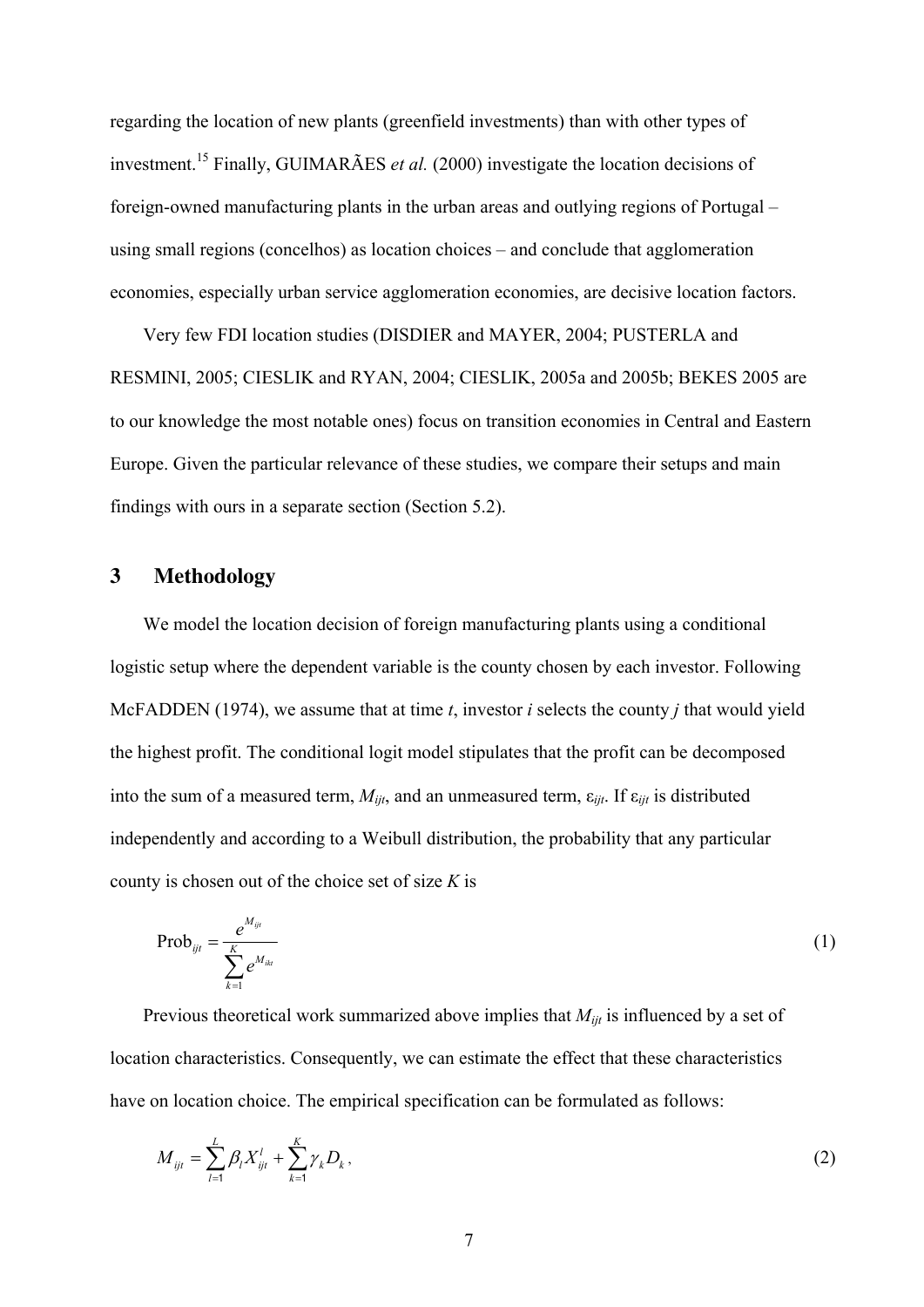where  $X_{ij}^l$  denotes the  $l^{\text{th}}$  location specific independent variable. Relevant factors for the site selection decision usually include (but are not limited to) agglomeration effects, prices of inputs (land, labor, and capital), market demand, and availability of infrastructure. In the data section below we describe in detail the set of explanatory variables which we use in the empirical analysis.

Since it is unlikely that the variables we use adequately capture all location characteristics which influence profits, our specification also includes a set of county-specific dummy variables,  $D_k$ , to control for any unobserved time-invariant county features that may affect location decisions. The inclusion of these fixed effects alleviates omitted variable biases in the coefficient estimates of the included regressors, and, as discussed above, represents an important innovation compared to most of the previous literature. Moreover, these choicespecific effects also control for the existence of unobservable correlation across choices, thus alleviating concerns that the Independence of Irrelevant Alternatives (IIA) assumption of the conditional logit model (i.e., identical and independent error terms) may be violated.<sup>16</sup>

Endowment-driven localization suggests that industry-specific agglomeration variables may be correlated with unobserved industry-county specific factor conditions which are not captured by the county fixed-effects and thus are part of the error term, *εijt* (see HEAD *et al.* (1995) for a more detailed discussion of this possibility). As a result, the agglomeration coefficient will incorporate both agglomeration economies and endowment effects. To separate the two types of effects, we essentially follow the approach suggested by HEAD *et al.* (1995). Specifically, we include in our specification two industry-specific agglomeration variables – the count of foreign firms and the count of domestic firms in the same industry as the investor. The geographical distribution of the domestic establishments in a particular industry is assumed to incorporate all the relevant information on the abundance of endowments and the intensity of resource-use in that industry. Consequently, a significant and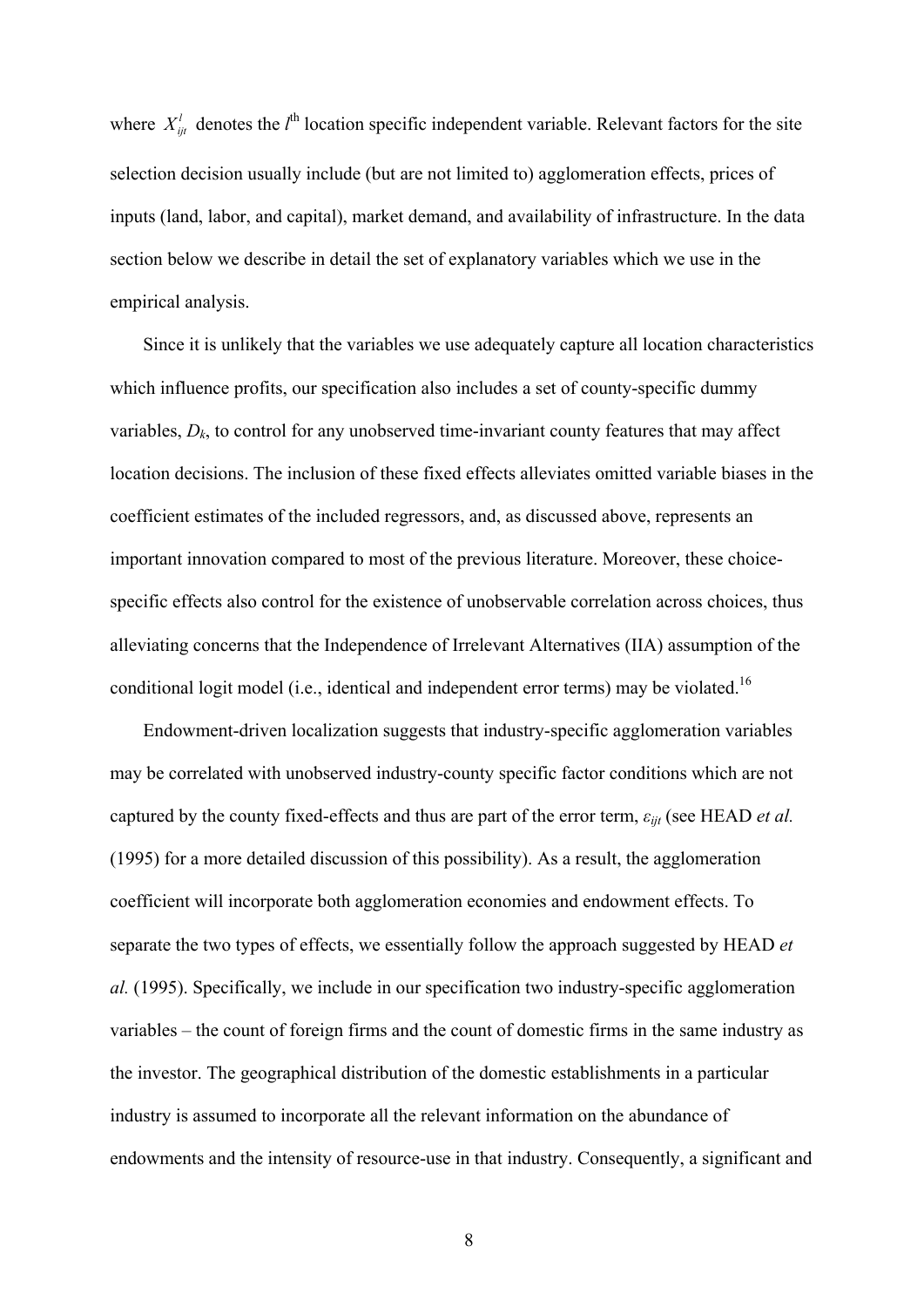positive coefficient on the *foreign* agglomeration variable, after controlling for the domestic pattern, should provide evidence for the existence of agglomeration economies.

# **4 Data and Variables**

#### **4.1 Data**

To estimate the model outlined above, we obtained unique data from four Romanian sources. First, the "Statistical Abstract of Romania" (which is also the basis for the World Bank's and OECD's statistics and reports on Romania) provides detailed information on many of the county-level characteristics that are expected to play a role in the firms' location decisions (e.g., employment and average net monthly earnings by economic sector, unemployment rate, number of labor conflicts, school population of various levels of education, railway lines in operation, public roads, land area, population density). Second, we obtained data from the Romanian Development Agency (RDA). The RDA maintains the most complete and reliable list of establishments with foreign participation for Romania, as it registers each and every establishment with foreign participation, which opened in the country.<sup>17</sup> Specifically, the RDA provided us with information on the date of establishment, county of location, partners, amount of foreign and total capital invested, and relevant industry for all foreign manufacturing subsidiaries with at least \$10,000 in foreign capital which were established in Romania between 1990 and 1997.<sup>18</sup> In order to ensure that the sample of foreign plants used in the analysis includes only greenfields, we eliminated all establishments in which the Romanian partner was a juridical person (i.e., a firm).<sup>19</sup> Third, we supplemented our data with plant-level information from the Chamber of Commerce and Industry of Romania (CCIR), including the county of location and two-digit industry code for all domestic manufacturing plants with at least 20 employees for 1994 and 1996. Finally, we derived sector specific regional annual employment data and regional GDP data from the National Institute of Statistics.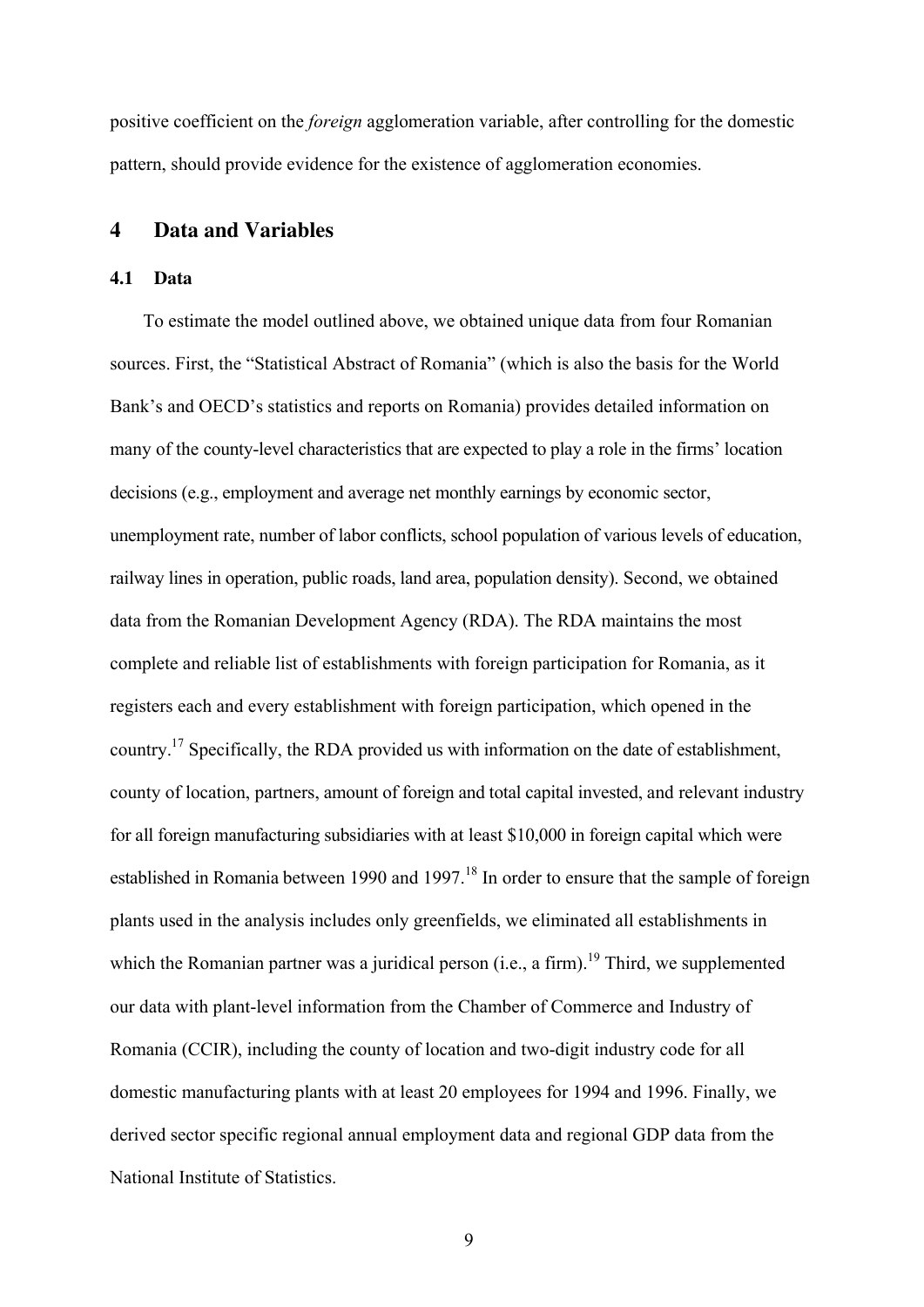Table 1 shows the spatial distribution of the 1540 foreign-owned greenfield plants in our sample.<sup>20</sup> Notice that the overwhelming majority of these investments (61.2 percent) are concentrated in the capital city, Bucharest. Other more popular locations include several counties in Transylvania (Arad, Bihor, Brasov, Cluj, Sibiu, and Harghita), one on the Western border (Timis) and one on the Black Sea Coast (Constanta).

Table 2 describes the FDI temporal trends for our study period, 1990-1997. Post World War II, Romania was among the first East-European countries to (re-)open the door to FDI. In 1972, a law was passed that allowed the establishment of international joint ventures with no more than 49 percent of foreign ownership. However, the effective outcome of this policy was very meager for reasons such as Western companies' natural suspicion of communist governments and fears of new changes of the political situation, bad regulations, bureaucratic inefficiency, etc. *De facto* our study period—which starts with year one after the overthrown of the communist regime—captures the very beginning of FDI in Romania.<sup>21</sup> Several things are apparent in Table 2. First, the FDI activity had a slow start following the events that led to the overthrown of the communist regime in 1989; only 21 foreign-owned greenfield plants were established in 1990, and less than 100 were set up in each of the following three years. The foreign investors' initial reluctance to invest in Romania can be attributed, at least in part, to the country's political and economic instability during that period, as well as to a very slow start of the economic reforms. Second, starting in 1994 and continuing over the next couple of years, there was a strong surge in the number of foreign start-ups; for example, in 1994, 360 new greenfield establishments were established—over four times more than in the previous year. This sharp increase was likely driven by the beginning of macroeconomic stabilization in  $1994.22$ Finally, in 1997 there was a significant drop in the number of new foreign establishments. While we can only speculate about the causes of this decline, it is likely that the beginning of a recession and the slower-than-expected pace of economic reform played an important role.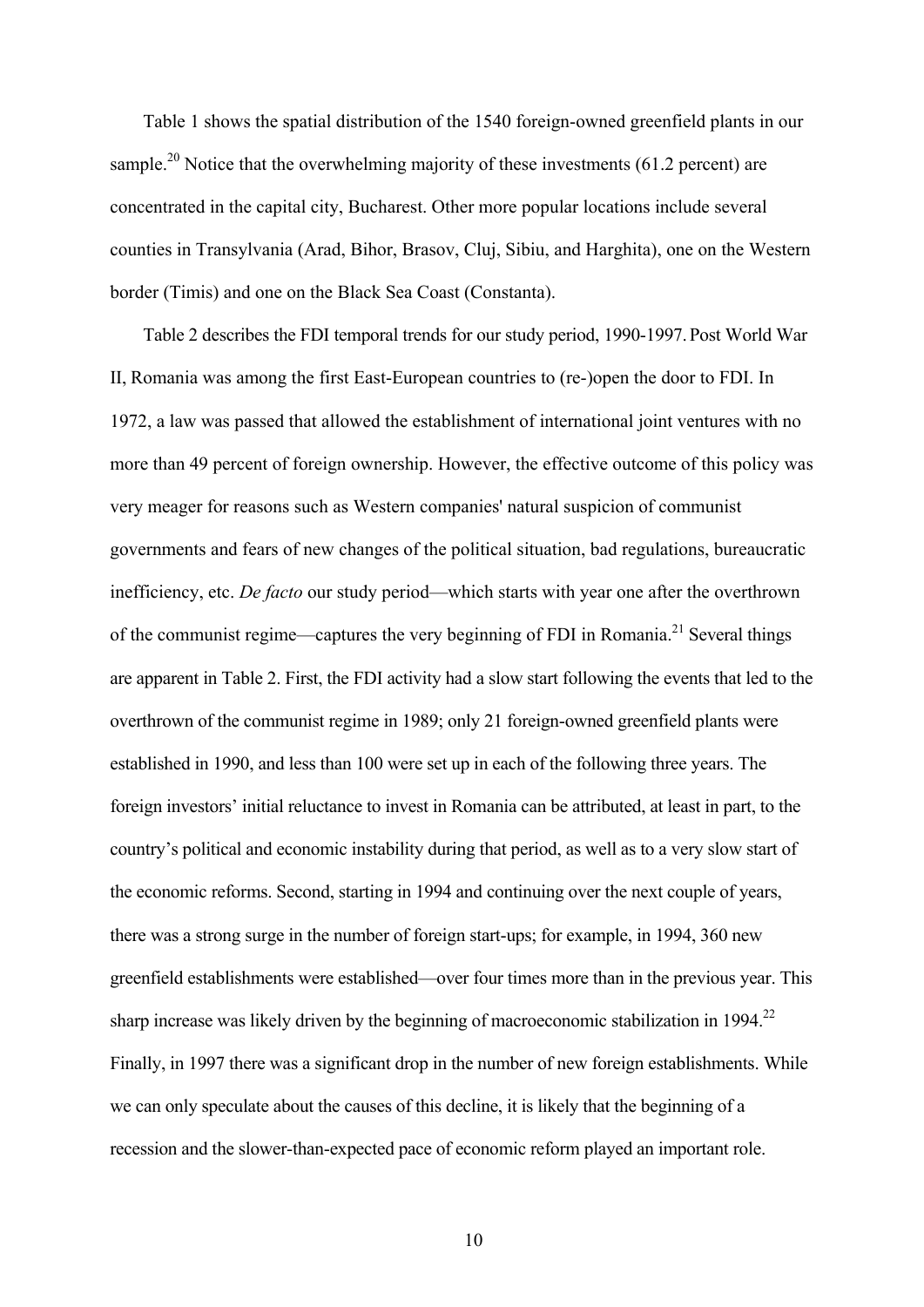The distribution of FDI by industry is presented in Table 3 and shows priority towards food (40.0 percent) and light industry (24.6 percent), which includes textile, clothing, leather, and shoes. These are all labor intensive industries with a long tradition in Romania. They likely captured the attention of foreign investors through a promise of cheap but skilled labor force.

#### **4.2 Explanatory Variables**

As suggested in the previous section, the probability that a foreign firm selects a particular county depends on the levels of the county's characteristics that influence profits relative to the levels of these characteristics in other counties. These local characteristics can be categorized as affecting firms' revenues or costs. Table 4 defines and summarizes the location (county-specific) factors which are used as explanatory variables in the conditional logit model. The correlation matrix for these variables is shown in Table A1 in the Appendix.

#### *Agglomeration Variables and Border Effects*

The focal variables of our model are four measures that capture different types of agglomeration economies. Our first measure is the log of the number of plants with foreign participation in the same industry as the investor. This variable captures industry-specific foreign agglomeration economies, a form of localization economies. Foreign firms may be attracted to counties with existing concentrations of foreign-owned firms in the same industry due to technological or pecuniary externalities. As mentioned at the outset, pecuniary externalities from foreign agglomeration may include not only economies from specialized labor-pooling and the existence of intermediate suppliers but also substantial reductions in the information and search costs associated with foreign investors' high uncertainty about the local environment.

Our second agglomeration measure is the log of the number of domestic plants in the same industry as the investor. This variable captures industry-specific domestic agglomeration economies (another form of localization economies), but also endowment effects.<sup>23</sup> As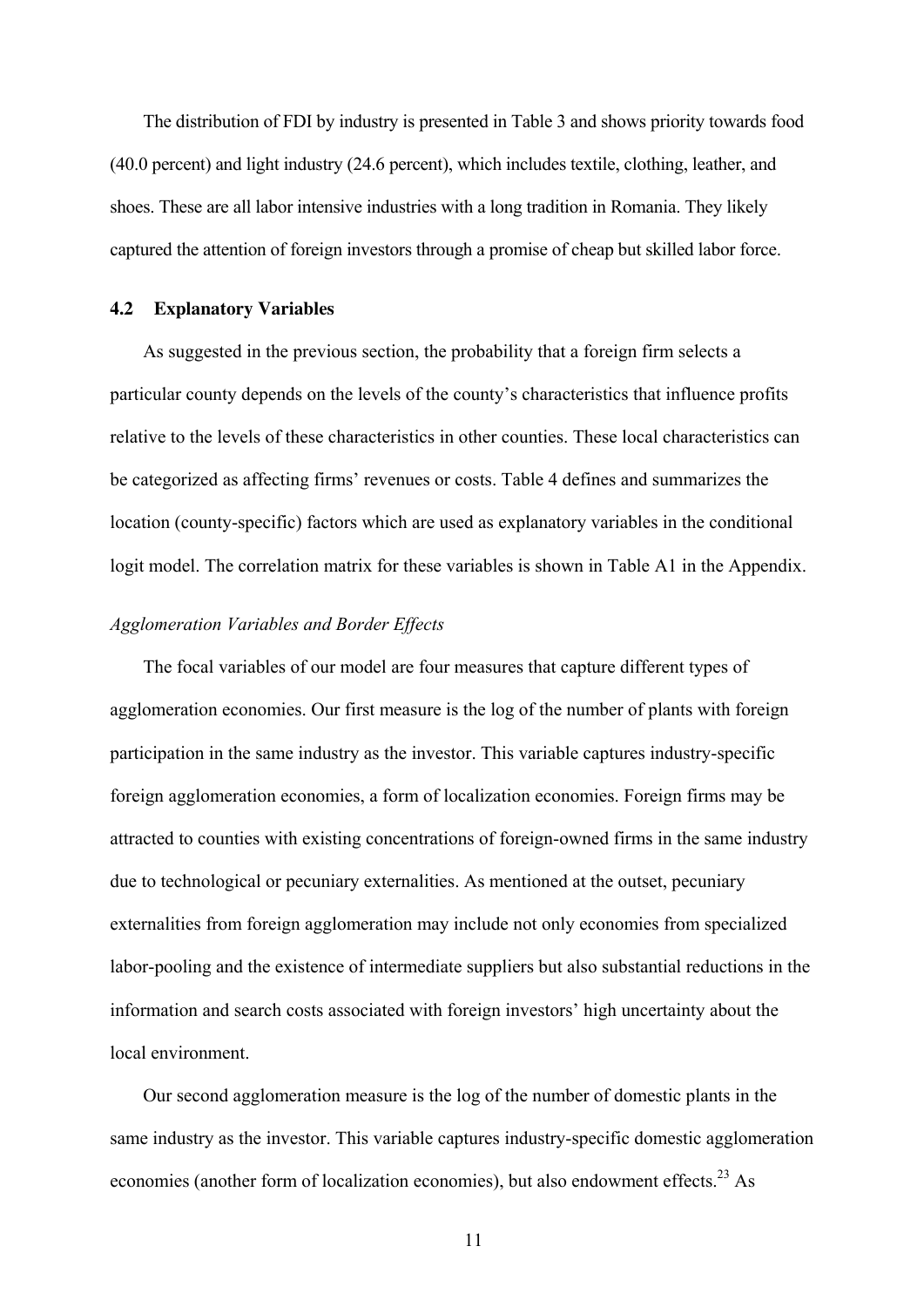mentioned in the methodology section, the main role of this variable is to control for endowment effects, thus allowing us to obtain a more accurate estimate of industry-specific foreign agglomeration economies. Given the availability of data on the number of domestic plants for two years, 1994 and 1996, foreign investments until 1994 are matched to 1994 domestic counts; later investments are matched to 1996 domestic counts.<sup>24</sup>

Our third measure is the log of total employment in the tertiary sector (business and financial services) per square kilometer. This variable captures service agglomeration economies. As RIVERA-BATIZ (1988) demonstrates in a formal setting, such economies should positively affect firm location. This is because, in equilibrium, the larger the number of service sector firms in the market, the more specialized the producer services that they can provide, the smoother the industrial production that can be sustained and the higher therefore the productivity of the industrial sector. WOODWARD (1992) argues that economies arising from urban service agglomeration may be particularly important for foreign investors as professional services (such as accountants and lawyers) and a diverse range of cultural amenities are crucial input factors in production for them. As argued in the introduction, this reasoning may be particularly applicable to transition economies, as the various non-core business problems that require professional services are more pronounced in these countries.

The fourth variable is the log of a Herfindahl index of the diversity of the counties' industrial structure. The index equals  $\sum_{i=1}^{n} E_i^2$ *n*  $\sum_{i=1}^{n} E_i^2$ , where *n* equals the number of economic sectors and  $E_i$  equals the proportion of county employment that is located in the  $i^{\text{th}}$  sector.<sup>25</sup> A decrease in the index implies an increase in diversity. The measure is included to account for inter-industry knowledge spillovers and diversity externalities (economies arising from cross-fertilization of ideas across industries).<sup>26</sup> CANTWELL and PISCITELLO (2005) provide evidence for four Western European countries (Germany, UK, France and Italy) that diversity externalities make a region more likely to attract foreign-owned technological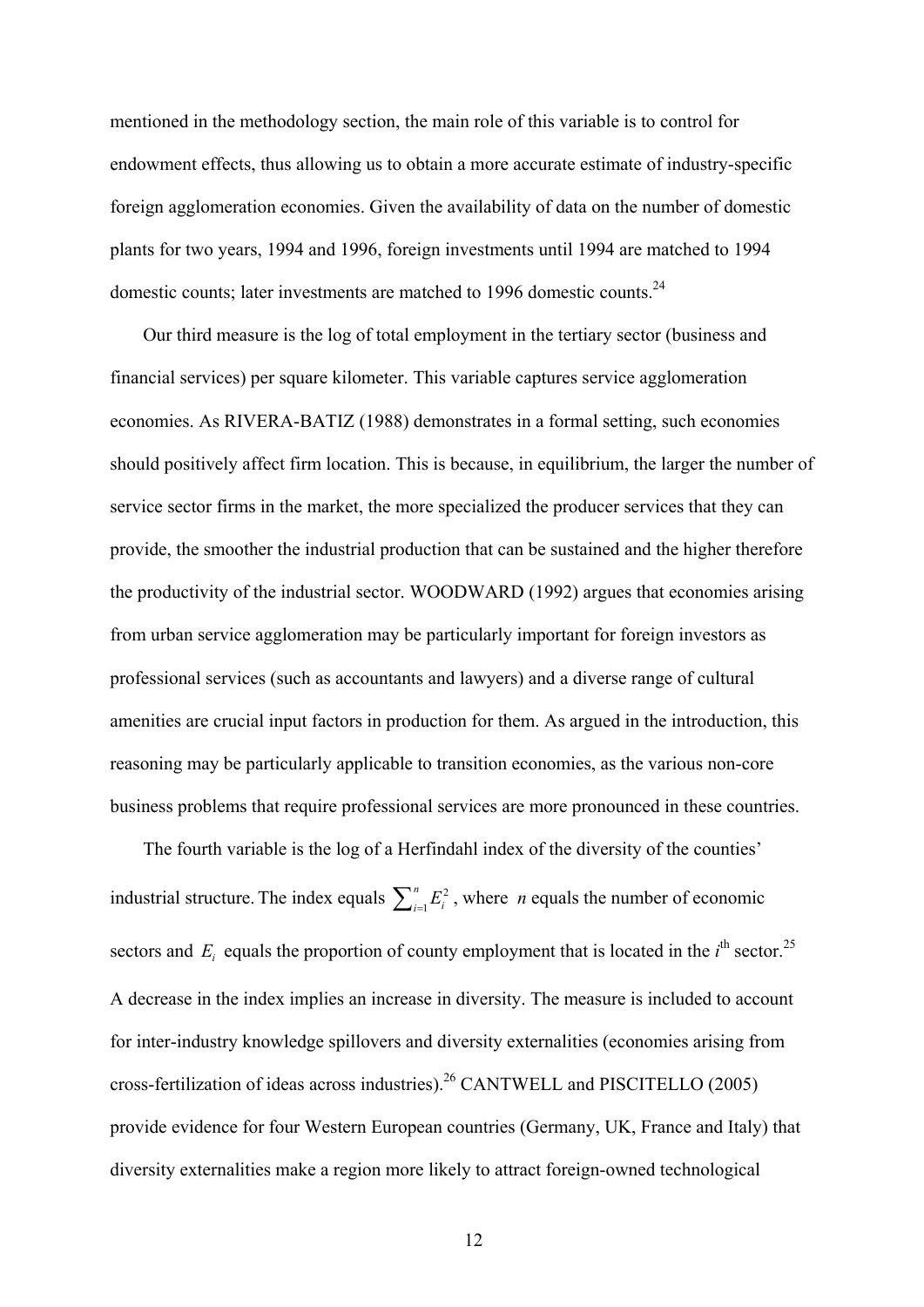activities. We would not expect, however, these externalities to play a major role for the location of foreign investors in labor-intensive production processes in transition economies.

The recent empirical literature on agglomeration effects has provided evidence that they cross administrative borders (see, for example, HEAD *et al.*, 1995; CANTWELL and PISCITELLO, 2005). Thus, we add border-county variants of the four agglomeration variables described above, that capture inter-regional spillovers. The two border-county measures of industry-specific agglomeration are computed by summing the number of firms in adjacent counties. The border-county service agglomeration measure is obtained by dividing total employment in the tertiary sector in all adjacent counties by the total land area of these counties. Finally, the border-county Herfindahl index measure is computed using the same formula as for the within-county measure (with  $n =$  total number of industries in all adjacent counties;  $E_i$  = proportion of firms in all adjacent counties located in the  $i^{\text{th}}$  industry.)

### *Other Location Factors*

Our empirical model includes a number of additional factors that are expected to affect the location decisions of foreign firms. On the cost side of the profit function, labor market conditions quickly come to mind - they affect the prices of local inputs including labor itself, as well as any locally supplied intermediate goods. Wages, the labor-management environment, and the availability of labor are important labor market characteristics – and those which are usually employed in location studies. When measuring wage costs, one needs to account for unit labor costs since workers differ in skills and level of qualification (WOODWARD, 1992). To address this issue, we include the average manufacturing monthly real wage (in log terms), as well as the log of numbers of high-schools and vocational/ apprentice schools per total manufacturing employment as proxies for the educational and skill levels of the local workforce. Higher wages are expected to deter FDI. However, the empirical evidence on the impact of labor costs is mixed. For example, BARTIK (1985) or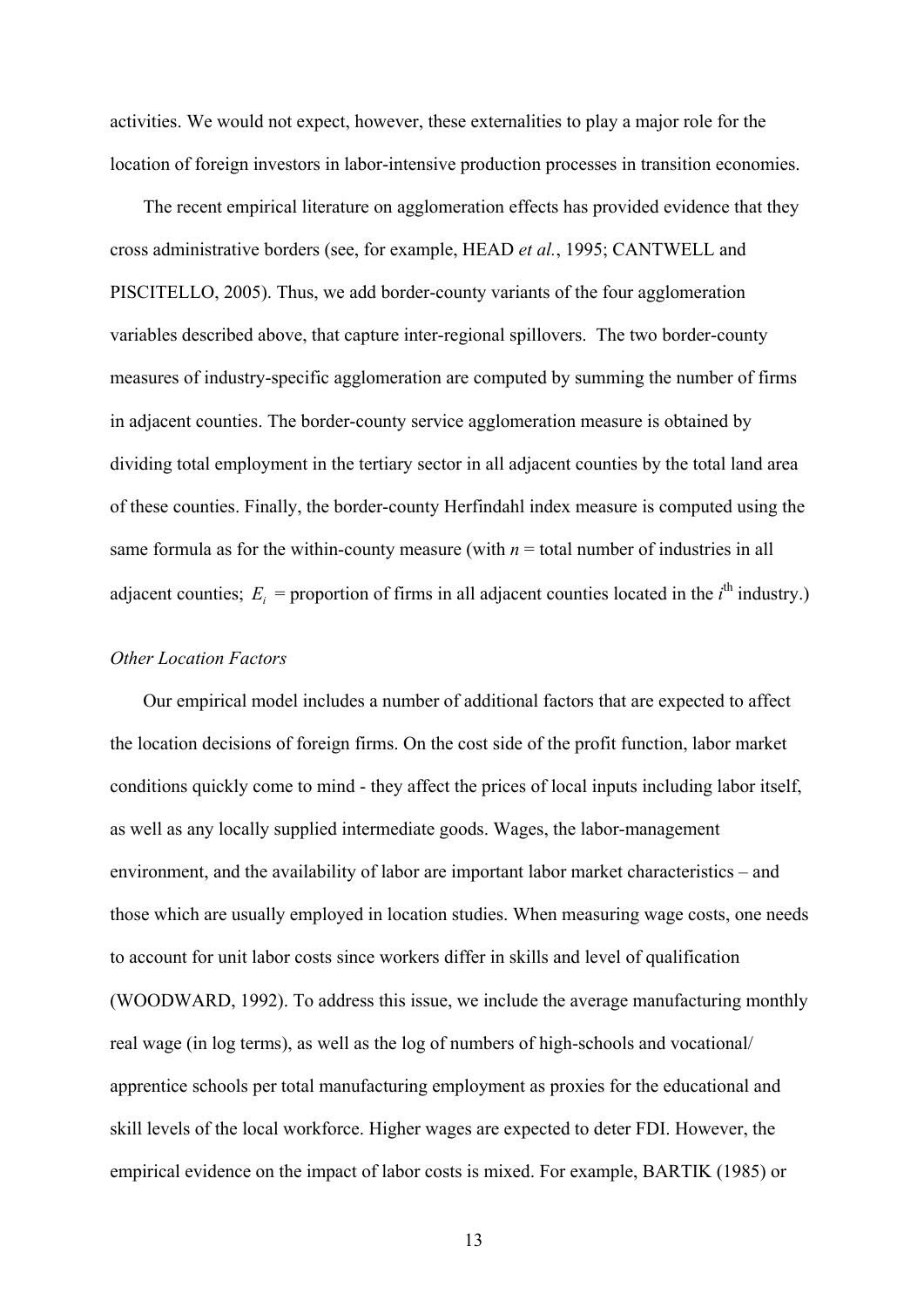COUGHLIN *et al.* (1991) found that higher wages make a location less attractive to foreign investors; on the other hand, for example ONDRICH and WASYLENKO (1993) or GUIMARÃES *et al.* (2000) did not find a statistically significant relationship. We expect the two measures of educational and skill levels to be positively related to the probability of locating a new plant in a county – a usual finding in the literature (see, for example, COUGHLIN and SEGEV, 2000).

The extent of unionized labor is the most widely used indicator of the labor-management environment. Since we lack unionization data, we employ the number of labor conflicts (computed per total manufacturing employment and expressed in log terms), which is largely believed to be closely associated with union strength. COUGHLIN *et al.* (1991) and COUGHLIN and SEGEV (2000) notice that in regions with low unionization rates the degree of unionization is often touted by officials seeking to promote economic development. The argument is that such an environment allows foreign firms to introduce new managerial practices and, more generally, to pursue profit maximization unhindered by union contract restrictions. This view has found empirical support in some studies (e.g., BARTIK, 1985); however, other more recent studies found that the unionization rate does not matter (HEAD *et al.*, 1995; COUGHLIN and SEGEV 2000) or that higher rates are conducive to FDI (COUGHLIN *et al.,* 1991). Nonetheless, as a working hypothesis we expect a large number of labor conflicts to be a deterrent for FDI location.

The last labor market characteristic we explore is the unemployment rate (in log terms). The expected effect of this variable is ambiguous. A high unemployment rate may be conducive to FDI if it indicates labor availability. Findings by HEAD *et al.* (1995) and COUGHLIN *et al.* (1991), among others, are consistent with this hypothesis. However, higher unemployment can also signal less competitive conditions and a lower quality of life that tend to discourage foreign investors (see WOODWARD, 1992, for empirical support).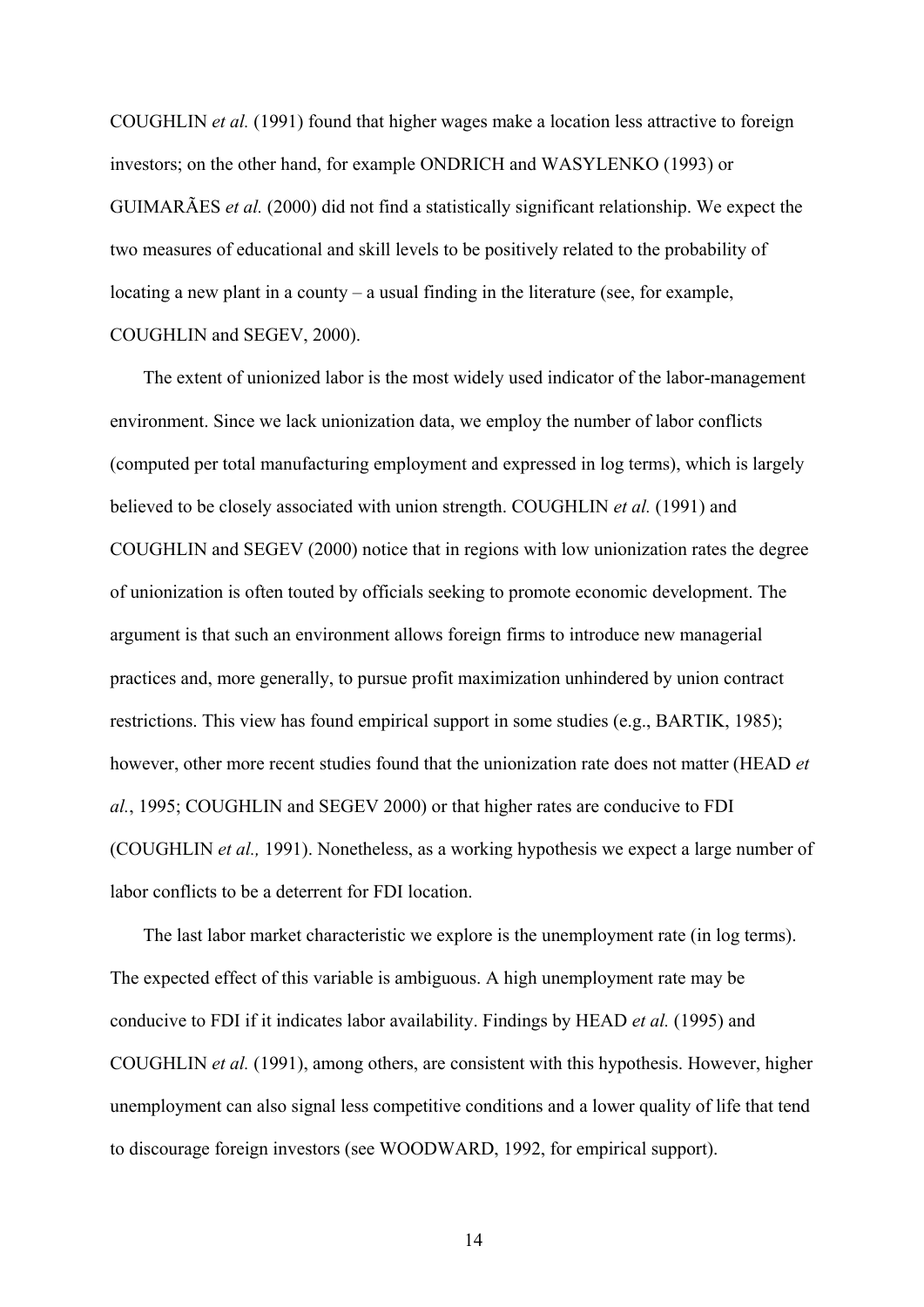Land costs represent another potential location determinant on the cost side of the profit function. Direct information on this factor is not usually available. Some authors have used the log of population density to proxy for industrial land costs (BARTIK, 1985; GUIMARÃES *et al.*, 2000), arguing that population density reflects land costs because residential and industrial users compete for land. We do not include this variable in our final model because county-level population density in Romania changes very slowly over time and, thus, is essentially captured by the county fixed effects.<sup>27</sup> (When adding population density to the model, the coefficient on the variable is completely statistically insignificant.)

Capital costs, proxied by the interest rate, represent yet another cost component. However, since they are usually invariant across locations, they are generally not included in location choice models. We also do not include taxes because in Romania, those related to capital costs are set at the national level and thus do not vary across counties.

On the revenue side, GDP is a usual measure of market size that proxies for the market access as a major determinant of the location of economic activities. It is often argued in the literature that the market served by foreign firms is rarely limited to a 'location', especially if the 'location' is small, like the Romanian counties in our study (e.g., COUGHLIN and SEGEV, 2000 and MARIOTTI and PISCITELLO, 1995). Hence, we include the (log of the) broader regional GDP rather than the county-level GDP in order to more accurately measure market potential. Regional GDP is not available for all years and had to be imputed. Details on the imputation method are reported in the notes of Table 4.

Infrastructure availability is often considered a factor of relevance in firms' location decisions, as well-developed infrastructure leads to higher regional productivity and may thereby increase firm profits. The empirical evidence usually supports the expectations of a positive relationship between infrastructure variables and FDI (e.g., BARTIK, 1985; COUGHLIN *et al.,* 1991; COUGHLIN and SEGEV, 2000). Infrastructure is captured in our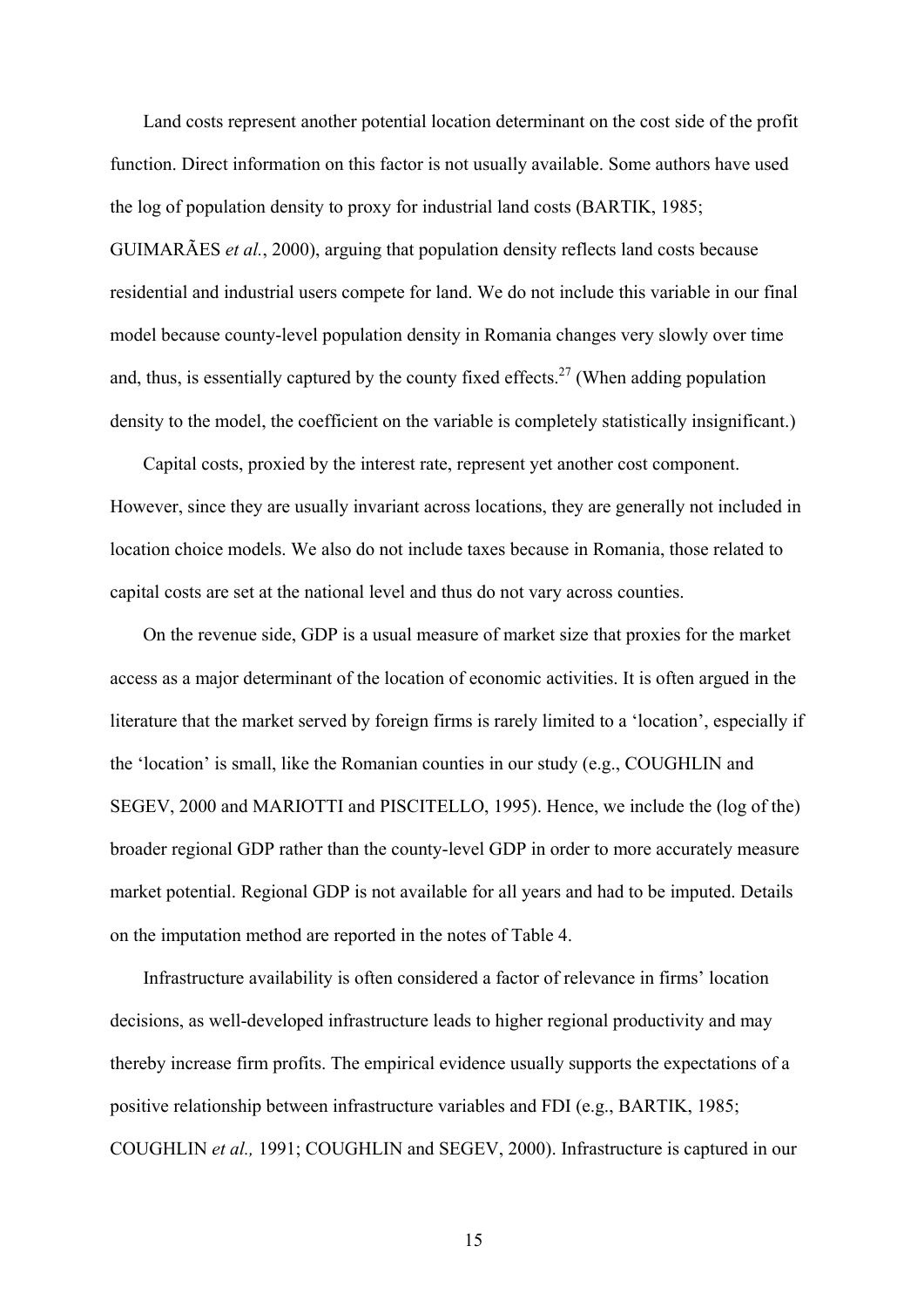models with two variables measuring the road and railway densities (in log terms). Note, however, that we exclude the two infrastructure availability indicators in our fixed effects models. This is because the two variables remained unchanged over our study period and therefore are perfectly collinear with the county dummy variables.

For all other time-variant explanatory variables, we use average values over the two years immediately preceding the year of the foreign plant set-up.<sup>28</sup> We believe that the use of lagged variables is justified for at least four reasons: 1) location choices are important strategic decisions which firms make, and thus require a thorough preliminary study of the local markets; 2) it takes some time to register and open the business once the location choice is made, given the logistic and bureaucratic hurdles associated with this process (which in a transition country like Romania may be quite significant); 3) agglomeration economies with pre-existing foreign direct investment will only start to occur with firms that have been present for some time; and 4) lagging of variables alleviates potential endogeneity bias.

For some of the explanatory variables, data was not available for the beginning of our study period: employment in the tertiary sector (service agglomeration) and unemployment rates were not available for 1990; the number of labor conflicts was not available for 1990 and 1991; and wage rates were not available for 1990-1992. Given that all these factors, except wages, changed very little in the few years immediately following the collapse of communism, we imputed the missing values of these variables with their values for the first available year of data. We imputed the missing wage values via extrapolation of the available years of data based on the average annual wage growth during these years.

# **5 Empirical Results**

In the following, we first discuss the results of our conditional logit model. Next, we compare our results with those obtained in related studies for economies of transition.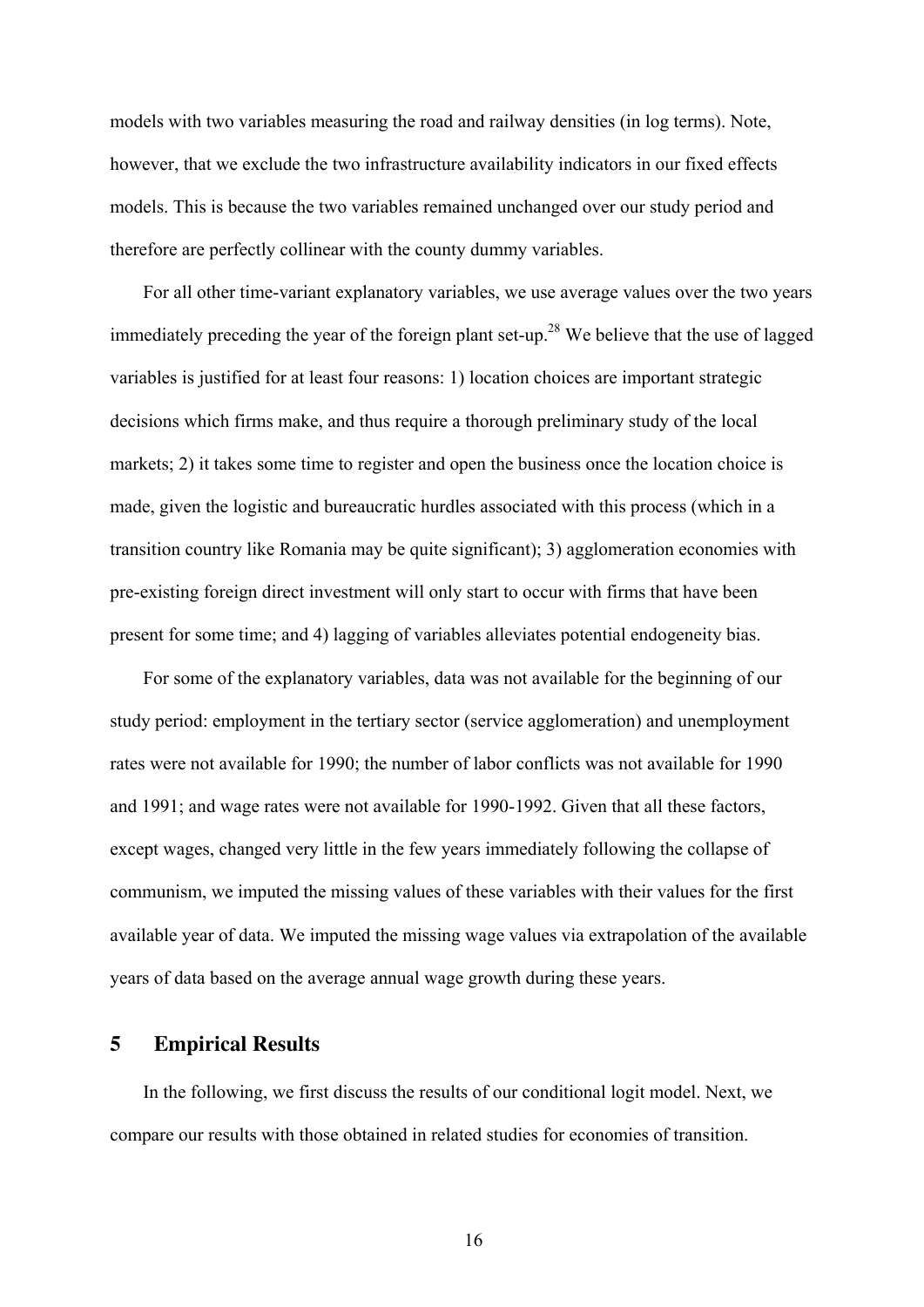#### **5.1 Estimation Results**

Our main goal is to obtain consistent estimates of the agglomeration effects, and we believe that the inclusion of county fixed effects along with other observed time-variant location factors in the econometric model is crucial for this purpose. However, we begin by presenting results for a baseline specification without county fixed effects, similar to the ones used in many previous empirical studies. Starting with such a model, we can check whether the results for Romania differ significantly from estimates that have been found previously for other countries. Additionally, estimating this typical specification enables us to assess the role that the inclusion of location-specific fixed effects plays in alleviating omitted variable bias.

Parameter estimates and elasticities<sup>29</sup> for the baseline model (Model 1) are reported in the first two columns of Table 5. To begin with, as expected, we find that the coefficients on the industry-specific (foreign and domestic) and service agglomeration variables have a positive sign and are statistically significant at the 1 percent level. Not surprisingly, given the nature of manufacturing production in Romania, the only within-county agglomeration measure that is not statistically significant is the variable capturing economies arising from diversification. The estimates of the border-county agglomeration effects provide little evidence that agglomeration externalities cross county borders: only service agglomeration border effects are statistically significant, albeit with a negative sign (perhaps an artifact of strong omitted variable biases). Among the other location variables only a few are statistically significant; the ones on unemployment rate, high-schools, and railway density. The negative effect of the unemployment rate on the county's attractiveness seems to suggest that higher rates are indicative of lack of competition and/or lower quality of life. But, again, it may also be simply a result of omitted variable bias. Contrary to our expectations, the coefficients on labor costs, labor conflicts and regional GDP are all statistically insignificant. Nonetheless, these findings may, too, be driven by omitted variable bias. $30$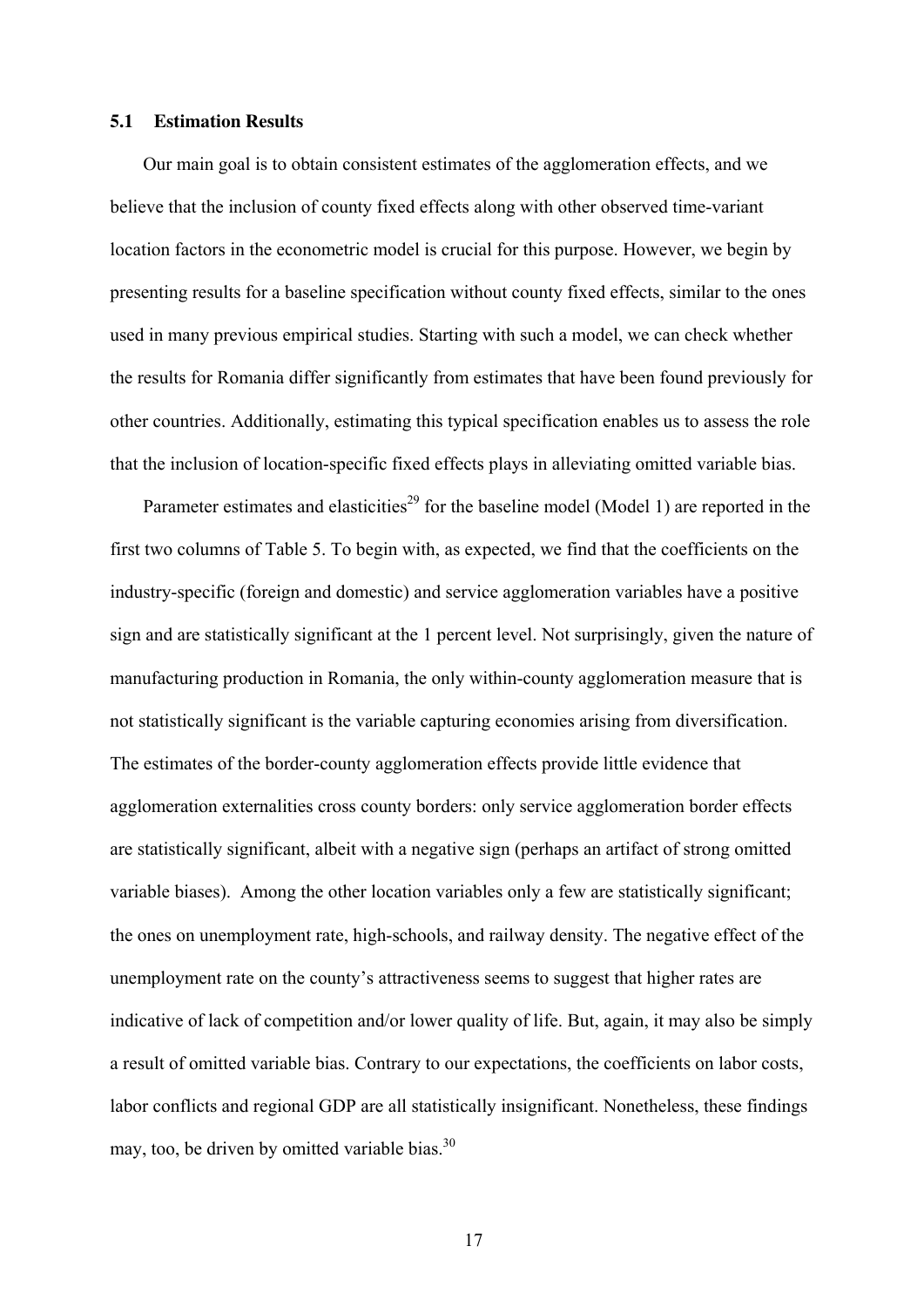We turn next to our preferred model, which adds county-specific fixed effects. Coefficient estimates for this model, which are reported in column (3) of Table 5, clearly indicate that the inclusion of county fixed effects strongly affects results. First, there are noticeable changes in the estimates of the agglomeration effects. While the coefficients on the industry-specific agglomeration variables are still positive and statistically significant (at the 6 percent and 1 percent level, respectively), their magnitudes drop notably compared to those from the baseline model. The average probability elasticities, shown in column (4) of Table 5, indicate that if the number of foreign plants and the number of domestic plants in a given industry within the average county increase by 10 percent, the probability that a subsequent investor in that industry will locate in that county increases by 1.5 percent and 3.5 percent, respectively. In contrast, the magnitude of the effect of economies arising from service agglomeration substantially increases when county fixed effects are accounted for. The effect of service agglomeration is statistically highly significant (with a p-value of 0.018) and the elasticity estimate implies that a 10 percent increase in service employment density in a county increases the probability that a foreign investor chooses that county by 11.9 percent (compared to 4.2 percent in the specification that does not include choice specific fixed effects). No other determinant of FDI-location is similarly meaningful in economic terms. Finally, the coefficient on the industry diversity measure remains statistically insignificant even when county fixed effects are controlled for. The estimates of the border-county agglomeration effects again suggest – with one exception – that agglomeration economies do not cross county borders. The exception concerns the effect of the border industry-specific domestic agglomeration measure, which is positive and statistically significant. The elasticity estimate implies that a 10 percent increase in that measure makes the average Romanian county 5.8 percent more likely to attract a foreign investor. This effect is economically quite meaningful and, interestingly, it is larger than the corresponding within-county effect of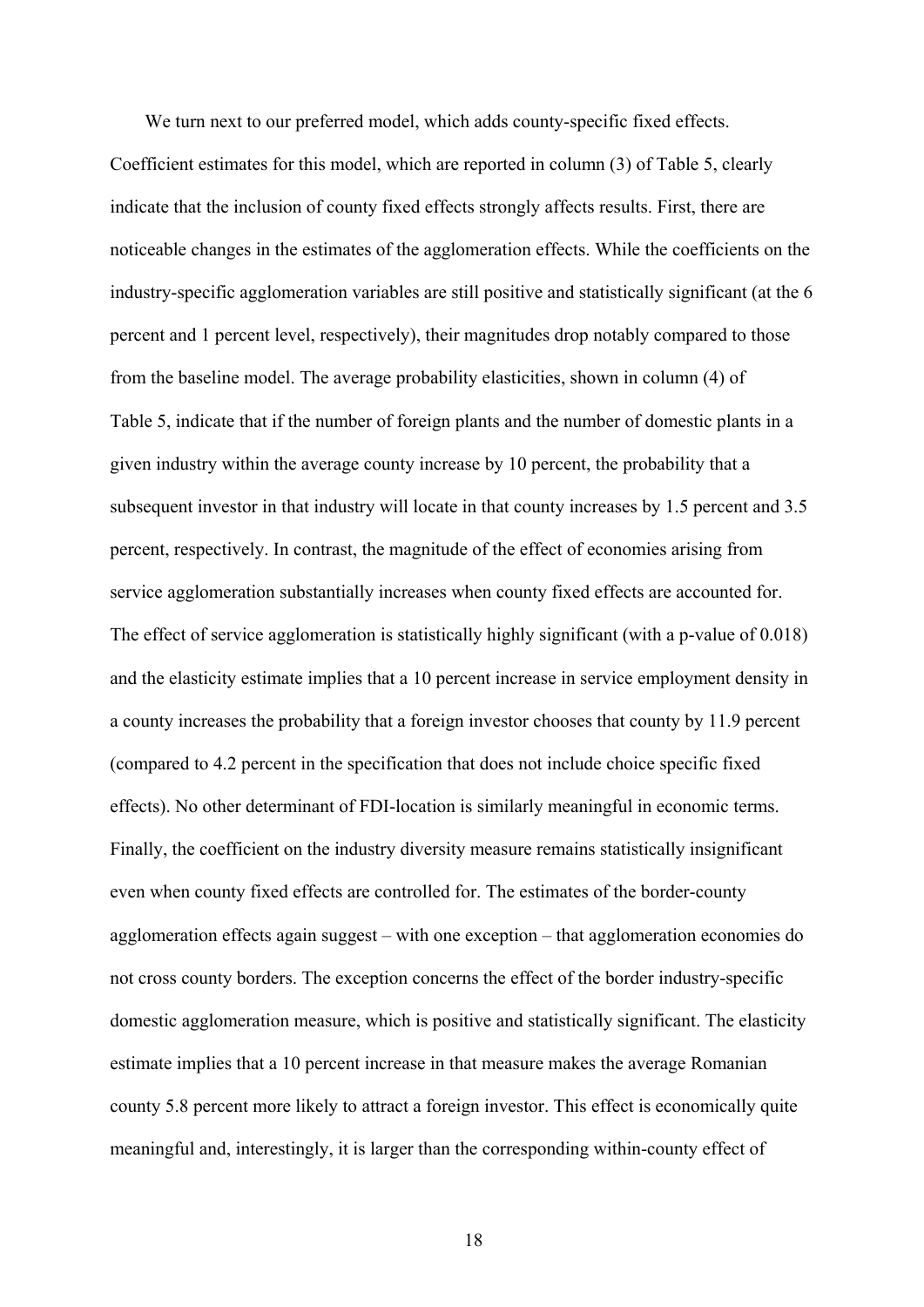industry-specific domestic agglomeration. Overall these results suggest that industry specific and service agglomeration economies do affect FDI-location locally but only *domestic* industry specific agglomeration economies appear to cross county borders.

Second, notice the changes for some of the labor market characteristics. The coefficient on the labor conflicts variable now has a negative sign, as hypothesized, and is statistically significant. However, the impact of the variable on FDI-location is not very meaningful quantitatively. A 10 percent increase in the measure decreases the likelihood that a foreign investor chooses the county only by 0.8 percent. In contrast to the results reported for the specification without fixed effects, the unemployment rate now no longer has a statistically significant impact on FDI location. All other labor market related variables and regional GDP – a measure of market potential – remain statistically insignificant.

The substantial differences in estimates between our fixed effects specification and the baseline model underscore the great potential for omitted variable bias in models that do not include choice-specific fixed effects.

#### **5.2 Comparison of Findings with those Obtained in Related Studies**

To put our results in perspective, we compare our findings with those of other recent studies of FDI location in the transition economies of Central and Eastern Europe.

To begin with, DISDIER and MAYER (2004) compare agglomeration economies for Eastern and Western Europe inward FDI. Using countries (and combinations of countries) as locational choices, they find that agglomeration economies matter more for Western Europe (although the gap is declining over time). This finding mirrors the comparison of our results with those for the U.S. in HEAD *et al.* (1995) to which our study is most closely related in terms of methodology. Their results furthermore indicate that high labor costs deter FDI location. However, similar to our findings, unemployment rate has a statistically insignificant effect. PUSTERLA and RESMINI (2005) study the location choices of foreign manufacturing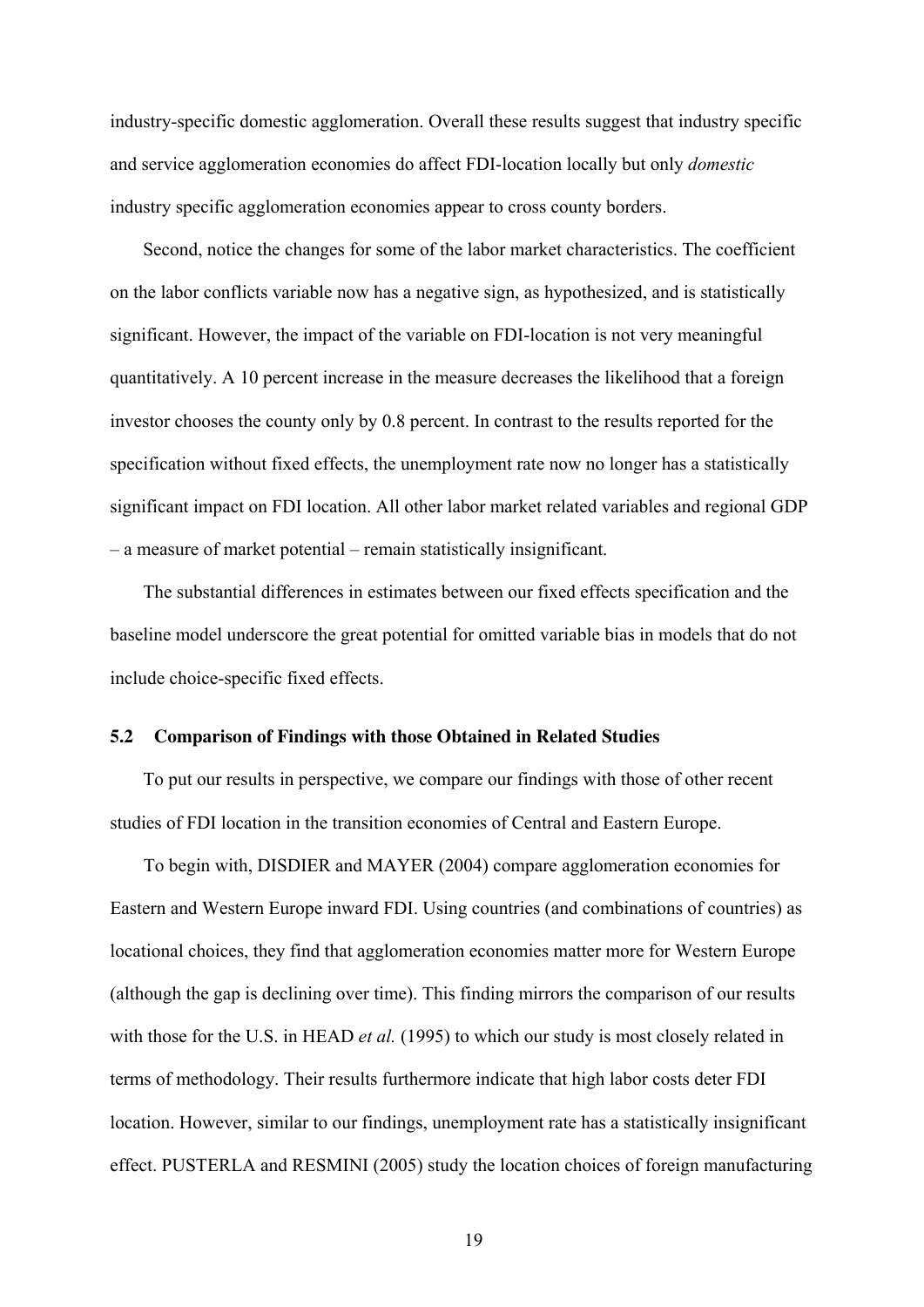plants in Bulgaria, Hungary, Poland and Romania using a nested logit model and NUTS 2 regions as locational choices. They also find that agglomeration forces matter. However, contrary to our results, their estimates indicate that foreign agglomeration effects are significantly larger than domestic ones.<sup>31</sup> Moreover, they find that both measures appear to be more important for the low than the high tech sector and foreign investors prefer locations with lower labor costs but not necessarily with higher skill levels.

A few studies focus on specific transition countries. CIESLIK and RYAN (2004) investigate the location determinants of Japanese companies within Poland, with a focus on the effects of Special Economic Zones (SEZ). Using a choice set of 16 NUTS 2 regions<sup>32</sup> and controlling for a number of regional characteristics (but not choice fixed effects) they find no evidence that SEZs attract inward Japanese FDI. Similarly, urbanization, industrial agglomeration and service agglomeration economies do not appear to be important factors. However, two follow-up studies by CIESLIK (2005a and 2005b), which use a similar setting but a larger choice set of 49 smaller regions, find positive and significant impacts of service and industry agglomeration on FDI location.<sup>33</sup> Interestingly, the effect of service agglomeration on FDI location is highly significant not just in a statistical but also in a quantitative sense. Among dissimilarities to our study, both studies find negative effects of labor costs, unemployment rate and railway network, and a positive effect of road network. Finally, BEKES (2005) analyzes decisions by foreign firms about their location within Hungary using both discrete choice and count data models and using – like our study – NUTS 3 regions (Hungarian counties) as locational choices. Interestingly, the existence of agglomeration effects (measured only indirectly by location dependent, non-wage factors of the locally consumed production such as communication infrastructure and by some access variables) is one of the few robust results. Moreover, using a fixed-effects specification similar to ours, the author finds that higher local average labor costs make a location more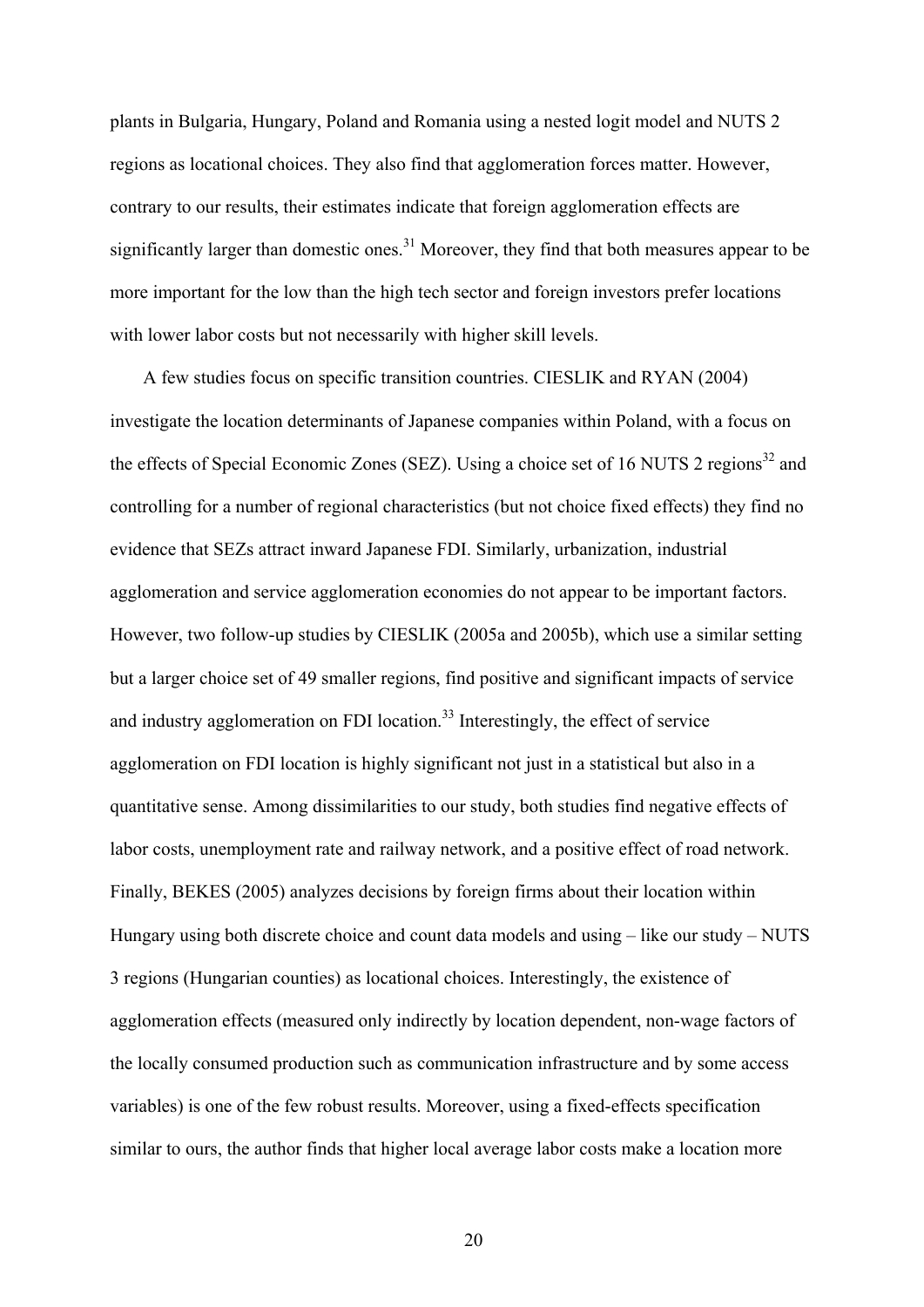attractive to foreign investors, perhaps because the study does not control for skill levels or service agglomeration. However, locations with higher wages in the foreign investors' own industry are less attractive choices.

To sum up, industry-specific agglomeration economies appear to be common determinants of FDI location within transition countries, although the relative magnitude of foreign and domestic agglomeration effects may vary across these countries, and they may be weaker than in Western Europe and the United States. Studies that include measures of service agglomeration tend to find insignificant effects if the location choices are large areas but statistically significant and highly meaningful effects if the location choices are small areas, suggesting that service agglomeration economies may be geographically quite localized but a very important determinant of FDI location outcomes. This result does not appear to be confined to transition economies but also applies to developed countries. In fact, our findings are most comparable to those by GUIMARÃES *et al.* (2000) for Portugal, a study that, like ours, focuses on relatively small areas as location choices. GUIMARÃES *et al.* (2000) also find that service agglomeration has the strongest impact on FDI location, implying that perhaps service agglomeration is an important location determinant for foreign investors but the impact of the variable may only be appropriately measured when using small areas as location choices. Another common finding in studies on transition economies is that measures of diversity or urbanization externalities either have no effect or a negative impact on FDIlocation, suggesting that JACOBS-type externalities may be rather irrelevant for the location choice of foreign investors in transition economies. Among other location factors, the evidence whether labor market conditions affect FDI-location in transition economies is mixed. Most studies (but not ours) find that labor costs play an important role, with higher wages acting as a deterrent for FDI.<sup>34</sup> However, most studies on transition economies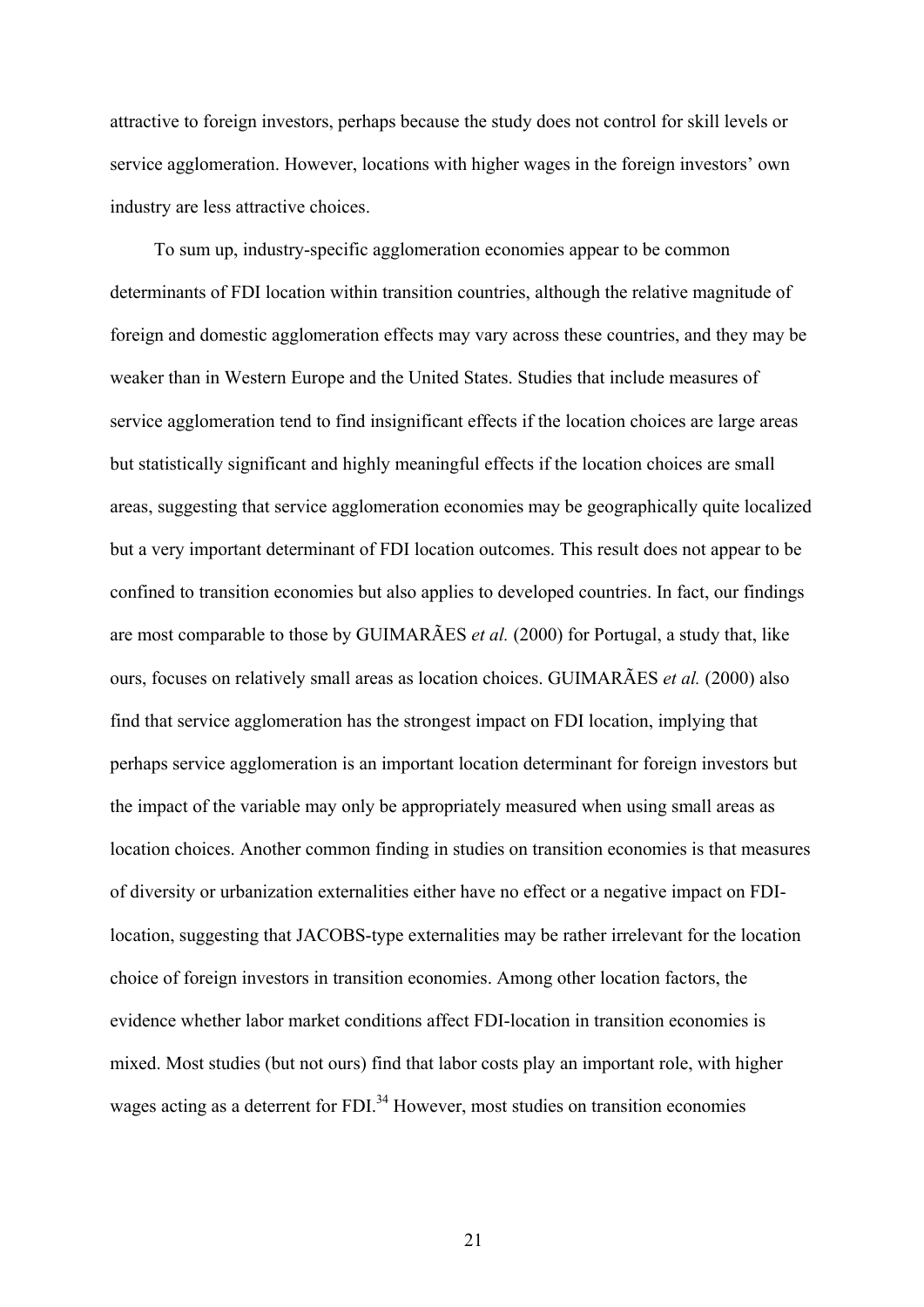(including ours) find no effect of the unemployment rate and of skills and education of the workforce.

### **6 Conclusion**

This study investigates the magnitude of different types of agglomeration economies and assesses their importance for location decisions of foreign firms in Romania. Using a conditional logit model which controls for choice-specific effects and endowment effects, we find evidence of service agglomeration effects as well as industry-specific foreign and domestic agglomeration effects, and demonstrate that these effects are economically meaningful. Service agglomeration effects are particularly strong; a 10 percent increase in the service employment density in the average county increases the likelihood that a subsequent foreign investor will choose that county by 11.9 percent. We find no evidence however that increased diversity of the industry structure attracts foreign investors. Moreover, we only find partial support for the hypothesis that agglomeration effects cross Romanian county borders. Consistent with the view that most foreign investors outsource *labor-intensive* production processes into Romania, we find some evidence that local labor conflicts deter foreign investors, however, we find no evidence that there is any impact of within-country differences in wages on FDI location decisions.

Robustness tests reveal that controlling for choice-specific fixed effects has an important impact on the estimates. For example, the elasticity for service employment density increases from 0.42 to 1.19 when adding fixed effects to the specification. This suggests that previous studies that do not control for choice-specific fixed effects may have underestimated the impact of economies arising from service agglomeration.

Finally, a comparison of our findings with those of other recent studies indicates that our qualitative results on the effects of service agglomeration and industry-specific agglomeration are likely representative for other transition economies in Central and Eastern Europe.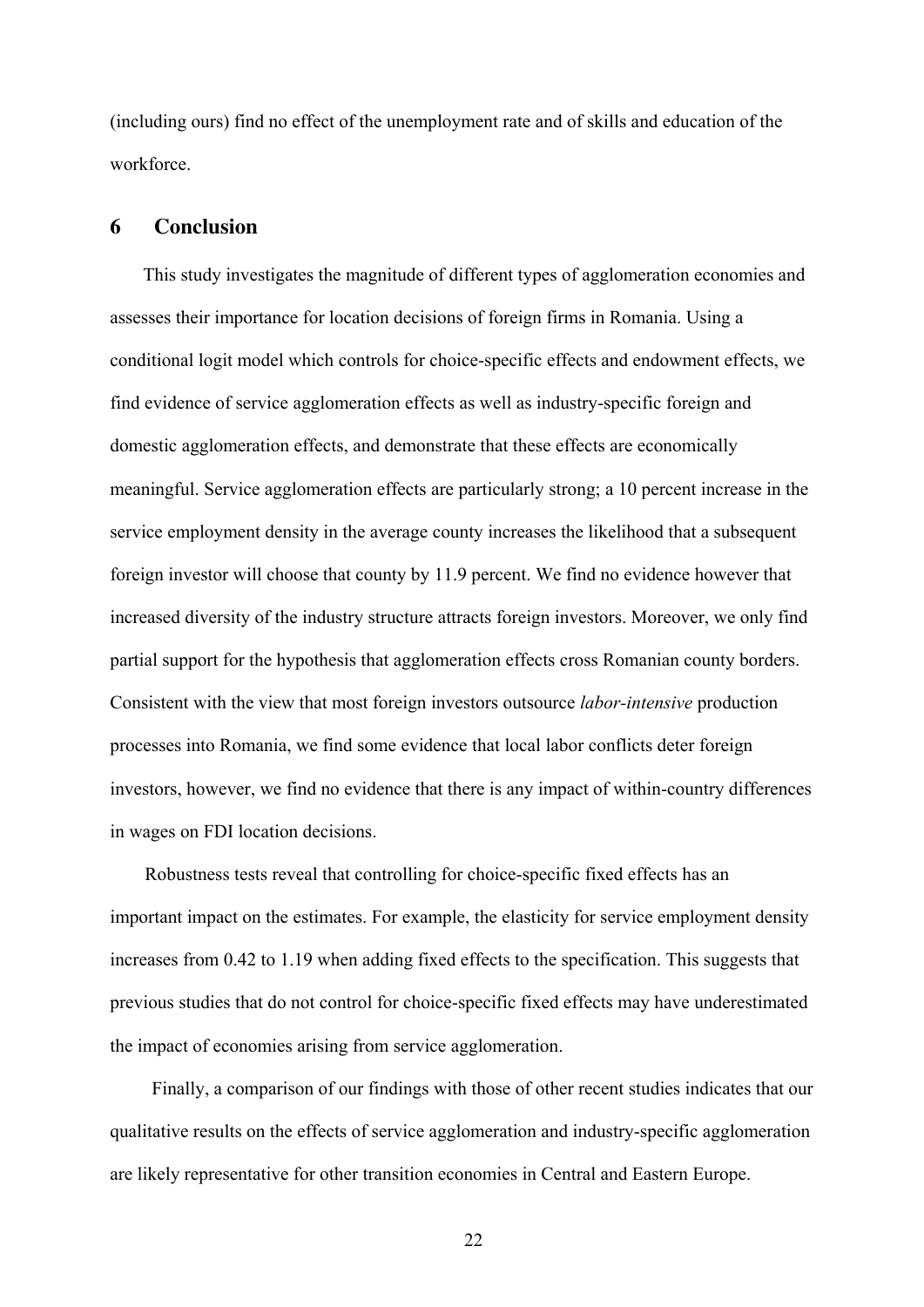#### **References**

- AITKEN B. and HARRISON A. (1999) Do Domestic Firms Benefit from Direct Foreign Investment? Evidence from Venezuela, *American Economic Review* **89**, 605-18.
- BALASUBRAMANYAM V.N., SALISU M. and SAPSFORD D. (1999) Foreign Direct Investment as an Engine of Growth, *Journal of International Trade and Economic Development* **8**, 27-40.
- BAPTISTA R. and SWANN G.M.P. (1999) A Comparison of Clustering Dynamics in the US and UK Computer Industries, *Journal of Evolutionary Economics* **9**, 373-399.
- BARTIK T.J. (1985) Business Location Decisions in the United States: Estimates of the Effects of Unionization, Taxes and other Characteristics of States, *Journal of Business and Economic Statistics* **3**, 14-22.
- BEKES G. (2005) Location of manufacturing FDI in Hungary: How Important are Intercompany Relationships?, MNB Working Paper, No. 2005/7.
- BITZENIS, A. (2006) Decisive FDI Barriers that Affect Multinationals' Business in a Transition Country, *Global Business and Economics Review* **8**, 87-118.
- BORENSZTEIN E., DE GREGORIO J. and LEE J.-W. (1998) How Does Foreign Investment Affect Economic Growth?, *Journal of International Economics* **45**, 115-35.
- CANTWELL, J. and PISCITELLO L. (2005) Recent Location of Foreign-owned Research and Development Activities by Large Multinational Corporations in the European Region: The Role of Spillovers and Externalities, *Regional Studies* **39**, 1-16.
- CAVES E.R. (1996) *Multinational Enterprise and Economic Analysis*. Cambridge: Cambridge University Press.
- CIESLIK A. and RYAN M. (2004) Location Determinants of Japanese Multinationals within Poland, Unpublished manuscript.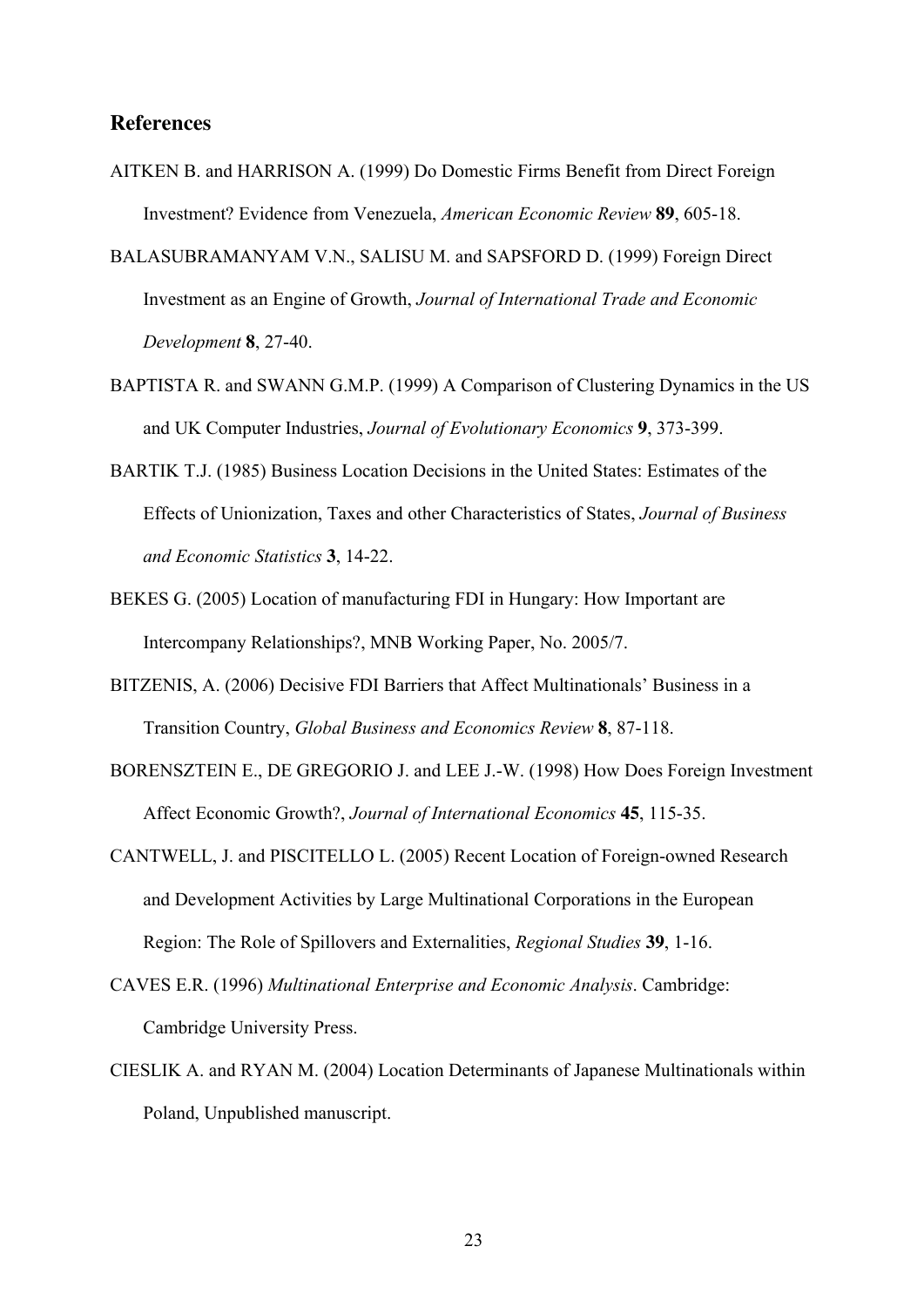- CIESLIK A. (2005a) Regional Characteristics and the Location of Foreign Firms within Poland, *Applied Economics* **37**, 863-874.
- CIESLIK A. (2005b) Location of Foreign Firms and National Border Effects: The Case of Poland, *Tijdschrift voor Economische en Sociale Geografie* **96**, 287-297.
- COUGHLIN C.C. and SEGEV E. (2000) Location Determinants of New Foreign-Owned Manufacturing Plants, *Journal of Regional Science* **40**, 323-351.
- COUGHLIN C., TERZA J.V. and ARROMDEE V. (1991) State Characteristics and the Location of Foreign Direct Investment within the Unites States, *Review of Economics and Statistics* **73**, 675-83.
- CROZET M., MAYER T., MUCCHIELLI J.-L. (2004) How do firms agglomerate? A study of FDI in France, *Regional Science and Urban Economics* **34**, 27-54.
- DE MELLO L. (1997) Foreign Direct Investment in Developing Countries and Growth: A Selective Survey, *Journal of Development Studies* **34**, 1-34.
- DE MELLO L. (1999) Foreign Direct Investment Led Growth: Evidence from Time-Series and Panel Data, *Oxford Economic Papers* **51**, 133-151.
- DISDIER A.-C. and MAYER T. (2004) How different is Eastern Europe? Structure and Determinants of Location Choices by French Firms in Eastern and Western Europe, *Journal of Comparative Economics* **32**, 280-296.
- DRIFFIELD N. (2006) On the Search for Spillovers from Foreign Direct Investment (FDI) with Spatial Dependency, *Regional Studies* **40**, 107-119.
- GLICKMAN N.J. and WOODWARD D.P. (1988) The Location of Foreign Direct Investment in the United States: Patterns and Determinants, *International Regional Science Review* **11**, 137-154*.*
- GLICKMAN N.J. and WOODWARD D.P. (1989) *The New Competitors: How Foreign Investors are Changing the U.S. Economy*. New York: Basic Books.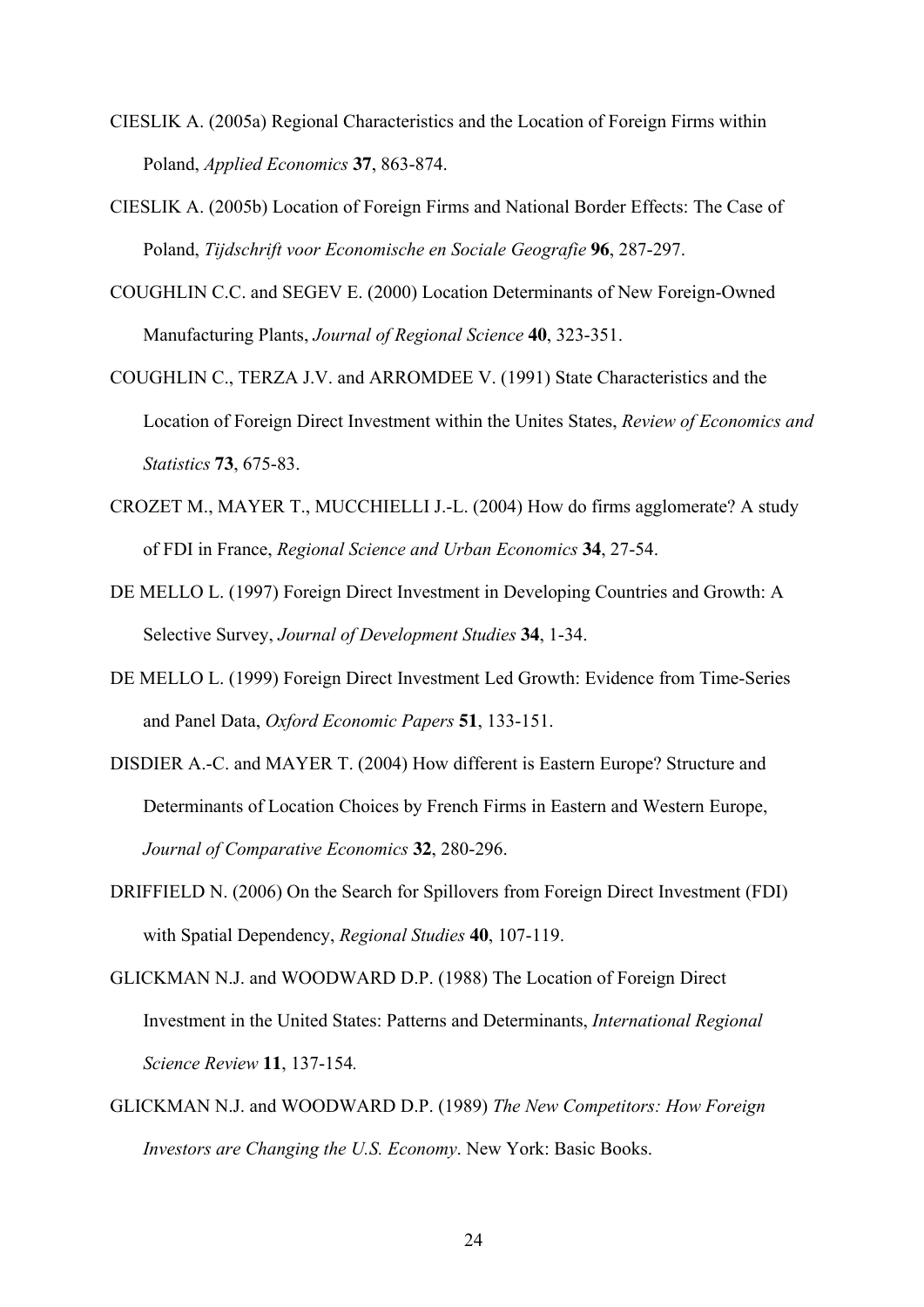- GUIMARÃES P., FIGUEIREDO O. and WOODWARD D.P. (2000) Agglomeration and the Location of Foreign Direct Investment in Portugal, *Journal of Urban Economics* **47**, 115- 135.
- GUIMARÃES P., FIGUEIREDO O. and WOODWARD D. (2004) Industrial Location Modeling: Extending the Random Utility Framework, *Journal of Regional Science* **44**, 1- 20.
- HEAD K. and MAYER T. (2004) Market Potential and the Location of Japanese Investment in the European Union, *Review of Economics and Statistics* **86**, 959-972.
- HEAD K.C., RIES J.C. and SWENSON D.L. (1995) Agglomeration Benefits and Location Choice: Evidence from Japanese Manufacturing Investments in the United States, *Journal of International Economics* **38**, 223-247.
- HEAD K. and RIES J. (1996) Inter-City Competition for Foreign Investment: Static and Dynamic Effects of China's Incentive Areas, *Journal of Urban Economics* **40**, 38-60.
- HEAD K.C., RIES J.C. and SWENSON D.L. (1999) Attracting Foreign Manufacturing: Investment Promotion and Agglomeration, *Regional Science and Urban Economics* **29**, 197-218.
- JACOBS J. (1969) *The Economy of Cities*. New York: Random House.
- MARIOTTI S. and PISCITELLO L. (1995) Information Costs and Location of FDIs within the Host Country: Empirical Evidence from Italy, *Journal of International Business Studies* **26**, 815-841.

MARSHALL A. (1898) *Principles of Economics*. London: Macmillan.

McFADDEN D. (1974) Conditional Logit Analysis of Qualitative Choice Behavior, in P. Zarembka, ed., *Frontiers in Econometrics*. New York: NY Academic Press, 105-142. OECD (2005) *OECD Investment Policy Reviews – Romania*. Paris: OECD.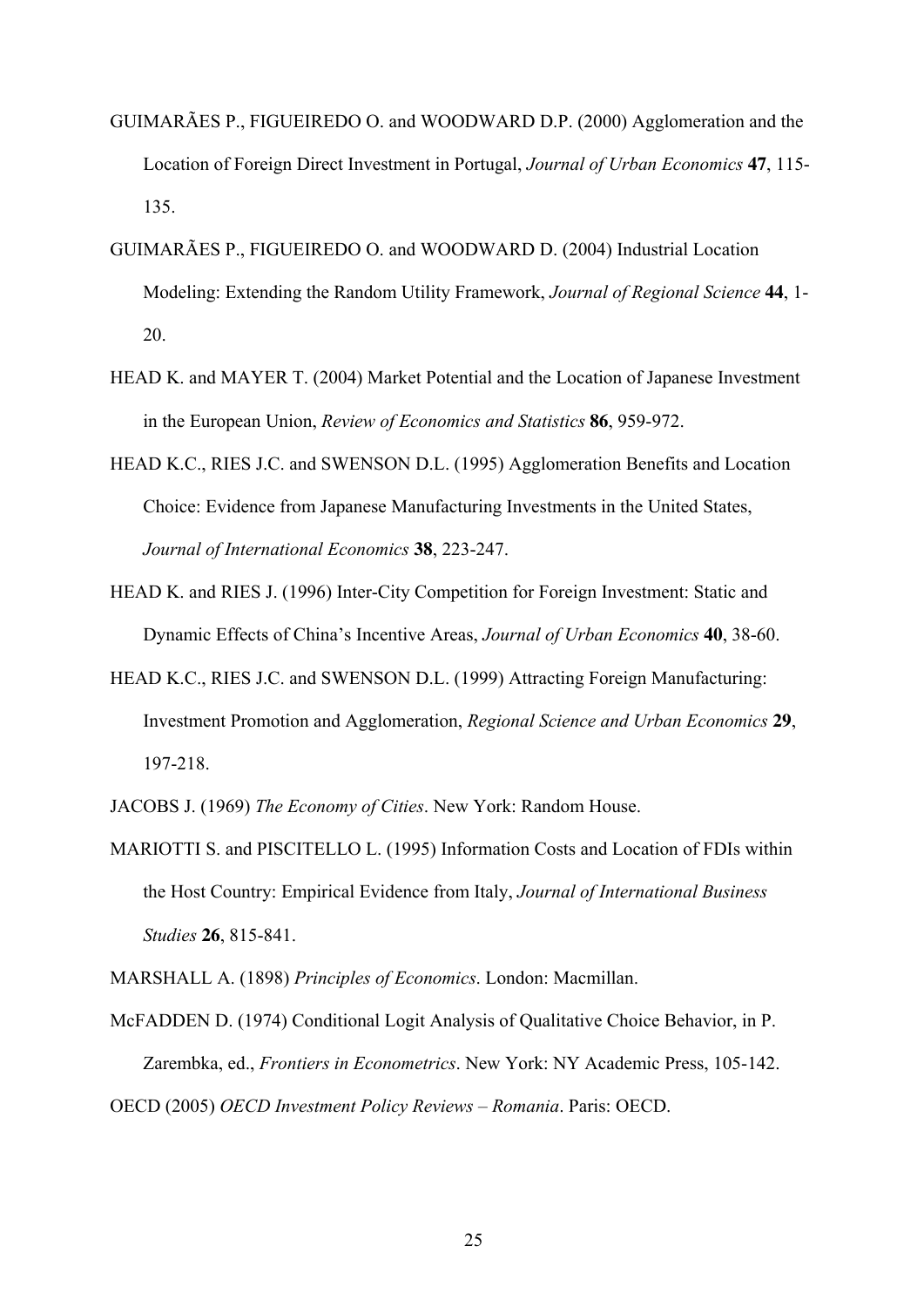- ONDRICH J. and WASYLENKO M. (1993) *Foreign Direct Investment in the United States*. Kalamazoo, MI: Upjohn Institute.
- PUSTERLA F. and RESMINI L. (2005) Where do Foreign Firms Locate in Transition Countries? An Empirical Investigation, ISLA Centre for Research on Latin American Studies and Transition Economies, Universita Bocconi. (Forthcoming in *Annals of Regional Science*).
- QUIGLEY J. (1998) Urban Diversity and Economic Growth, *Journal of Economic Perspectives* **12**, 127-138.

ROMANIAN DEVELOPMENT AGENCY (1996) *Annual Report – 1996*. Bucharest: RDA.

- RIVERA-BATIZ F. (1988) Increasing Returns, Monopolistic Competition, and Agglomeration Economies in Consumption and Production, *Regional Science and Urban Economics* **18**, 125-153.
- ROSENTHAL S.S. and STRANGE W.C. (2001) The Determinants of Agglomeration, *Journal of Urban Economics* **50**, 191-229.
- TRAIN K. (1985) *Qualitative Choice Analysis: Theory, Econometrics, and an Application to Automobile Demand*. Cambride, MA: MIT Press.
- UNCTAD (2004) World Investment Report, United Nations, Geneva.
- VOICU I. (2000) *Determinants and Effects of Foreign Direct Investment in Romania*. Ph.D. Dissertation, Rutgers University.
- WHEELER D. and MODY A. (1992) International Investment Location Decisions: The Case of U.S. Firms, *Journal of International Economics* **33**, 57-76.
- WOODWARD D. (1992) Locational Determinants of Japanese Manufacturing Start-Ups in the United States, *Southern Economic Journal* **58**, 690-708.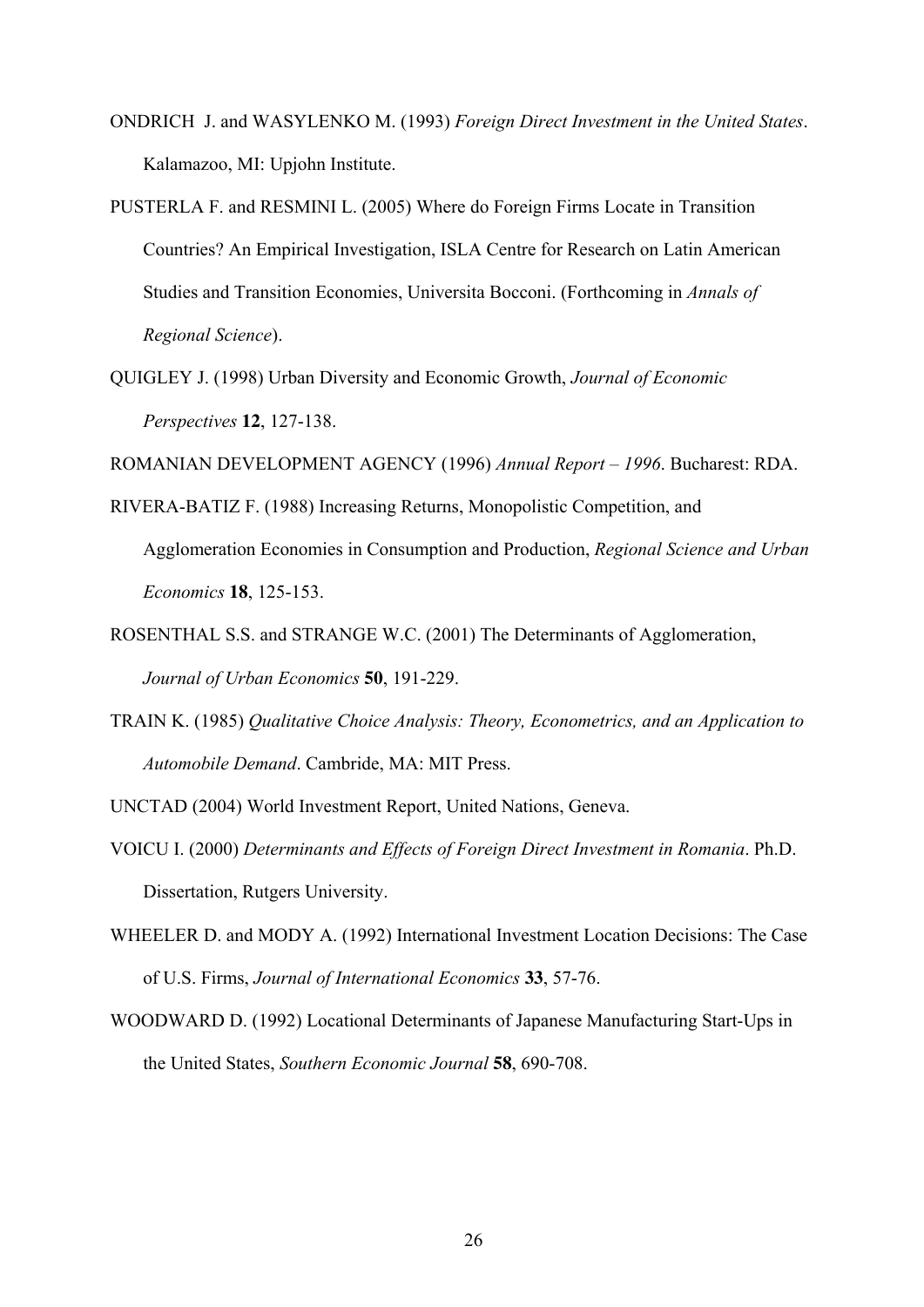# **Summary Statistics and Regression Tables**

| TABLE 1                                                                            |
|------------------------------------------------------------------------------------|
| Distribution of Manufacturing Establishments with Foreign Participation by County, |
|                                                                                    |

1990-1997

| County Name            | Major City/Cities in County                       | Number         | Percent |
|------------------------|---------------------------------------------------|----------------|---------|
| <b>BUCHAREST</b>       | <b>Bucharest</b>                                  | 942            | 61.2    |
| <b>TIMIS</b>           | <b>Timisoara</b>                                  | 82             | 5.3     |
| <b>BIHOR</b>           | Oradea                                            | 56             | 3.6     |
| <b>CLUJ</b>            | Cluj-Napoca                                       | 45             | 2.9     |
| <b>CONSTANTA</b>       | Constanta                                         | 45             | 2.9     |
| <b>ARAD</b>            | Arad                                              | 35             | 2.3     |
| <b>HARGHITA</b>        | Gheorghieni, Odorheiu Secuiesc,<br>Miercurea-Ciuc | 35             | 2.3     |
| <b>BRASOV</b>          | <b>Brasov</b>                                     | 33             | 2.1     |
| <b>SIBIU</b>           | Sibiu                                             | 33             | 2.1     |
| <b>MURES</b>           | <b>Tirgu Mures</b>                                | 22             | 1.4     |
| <b>DOLJ</b>            | Craiova                                           | 21             | 1.4     |
| <b>BACAU</b>           | Bacau                                             | 20             | 1.3     |
| <b>IASI</b>            | Iasi                                              | 20             | 1.3     |
| <b>PRAHOVA</b>         | <b>Ploiesti</b>                                   | 19             | 1.2     |
| <b>ARGES</b>           | Pitesti                                           | 16             | 1.0     |
| <b>COVASNA</b>         | Sfantul Gheorghe, Targu Secuiesc                  | 15             | 1.0     |
| <b>MARAMURES</b>       | <b>Baia Mare</b>                                  | 10             | 0.7     |
| <b>SUCEAVA</b>         | Suceava                                           | 8              | 0.5     |
| <b>DIMBOVITA</b>       | Targoviste                                        | 8              | 0.5     |
| <b>BISTRITA-NASAUD</b> | <b>Bistrita</b>                                   | $\overline{7}$ | 0.5     |
| <b>HUNEDOARA</b>       | Deva                                              | $\tau$         | 0.5     |
| <b>GALATI</b>          | Galati                                            | $\overline{7}$ | 0.5     |
| <b>NEAMT</b>           | Piatra Neamt                                      | $\overline{7}$ | 0.5     |
| <b>VALCEA</b>          | Rimnicu Vilcea                                    | $\overline{7}$ | 0.5     |
| <b>BRAILA</b>          | <b>Braila</b>                                     | 6              | 0.4     |
| <b>VRANCEA</b>         | Focsani                                           | 6              | 0.4     |
| <b>GIURGIU</b>         | Giurgiu                                           | 6              | 0.4     |
| <b>CARAS-SEVERIN</b>   | Resita                                            | 6              | 0.4     |
| <b>SATU MARE</b>       | Satu Mare                                         | 6              | 0.4     |
| <b>ALBA</b>            | Alba Iulia                                        | 5              | 0.3     |
| <b>IALOMITA</b>        | Slobozia, Fetesti                                 | 5              | 0.3     |
| <b>TOTAL</b>           |                                                   | 1540           | 100.0   |

*Notes:* The statistics in this table include all manufacturing establishments with at least \$10,000 in foreign capital which are either 100 percent foreign-owned or have a physical person as a domestic partner. *Source*: Authors' calculations based on data from the Romanian Development Agency. Cities in **bold** have a population >250.000. Cities in *italic* have a population between 100,000 and 250,000. All other cities have a population between 50,000 and 100,000.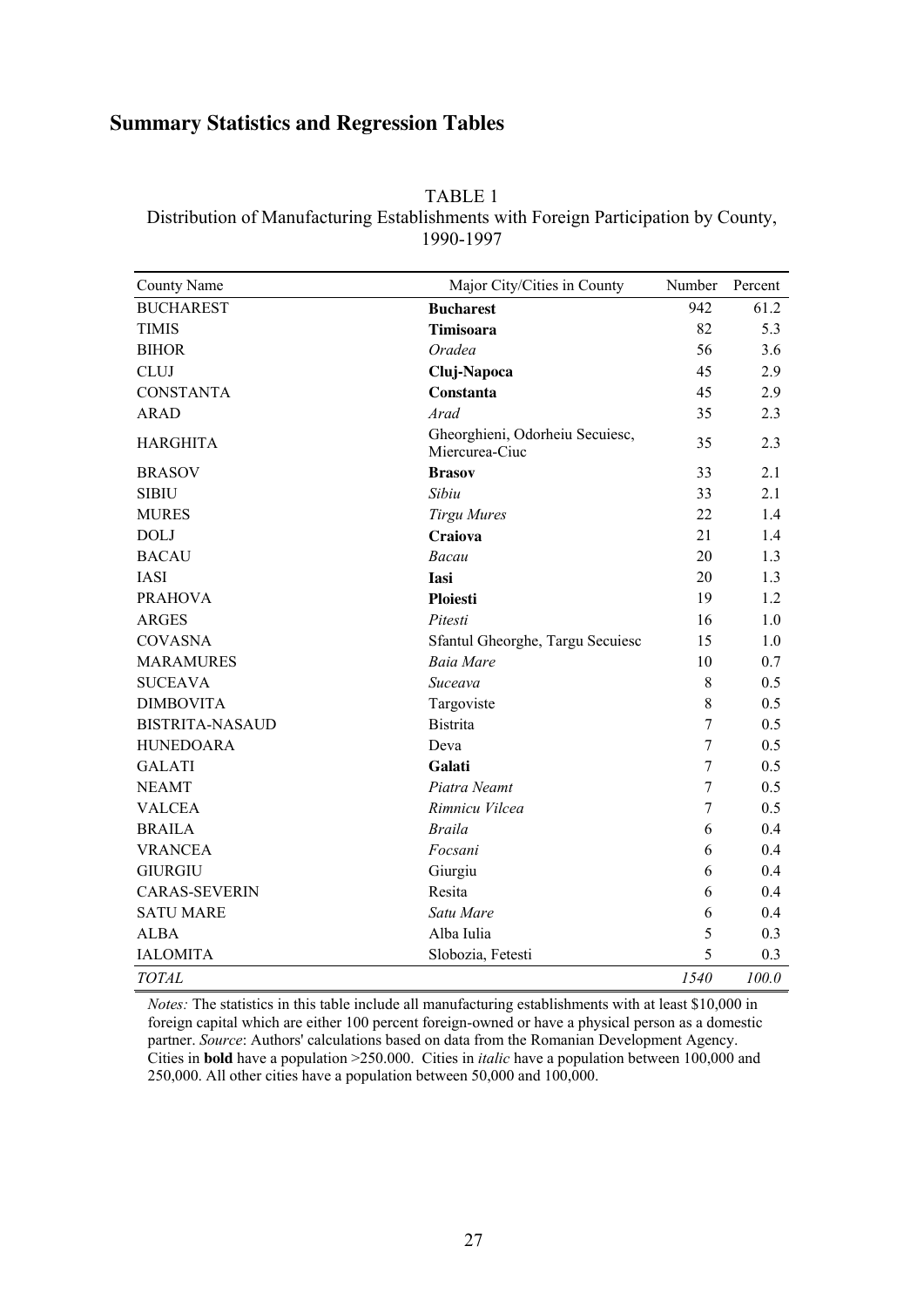| TABLE 2                                                                 |
|-------------------------------------------------------------------------|
| Distribution of Manufacturing Establishments with Foreign Participation |
| by Year of Establishment                                                |

| Year  | Number | Percent |
|-------|--------|---------|
| 1990  | 21     | 1.4     |
| 1991  | 30     | 2.0     |
| 1992  | 57     | 3.7     |
| 1993  | 78     | 5.1     |
| 1994  | 360    | 23.4    |
| 1995  | 377    | 24.5    |
| 1996  | 359    | 23.3    |
| 1997  | 258    | 16.8    |
| Total | 1540   | 100.0   |

*Notes:* The statistics in this table include all manufacturing establishments with at least \$10,000 in foreign capital which are either 100 percent foreign-owned or have a physical person as domestic partner. *Source*: Authors' calculations based on data from the Romanian Development Agency.

### TABLE 3

#### Distribution of Manufacturing Establishments with Foreign Participation by Industry, 1997

| Industry                                 | Number | Percent |
|------------------------------------------|--------|---------|
| Metal products, machinery $\&$ equipment | 73     | 4.7     |
| Electronics & electric apparatus         | 121    | 7.9     |
| Chemicals                                | 163    | 10.6    |
| Wood                                     | 163    | 10.6    |
| Light industry <sup>1)</sup>             | 378    | 24.6    |
| Food                                     | 616    | 40.0    |
| Publishing $&$ printing                  | 18     | 1.2     |
| Nonmetallic minerals                     | 8      | 0.5     |
| Total                                    | 1540   | 100 O   |

*Notes:* The statistics in this table include all manufacturing plants with at least \$10,000 in foreign capital.<sup>i)</sup> Includes textile, clothing, leather & shoes. *Source*: Authors' calculations based on data from the Romanian Development Agency.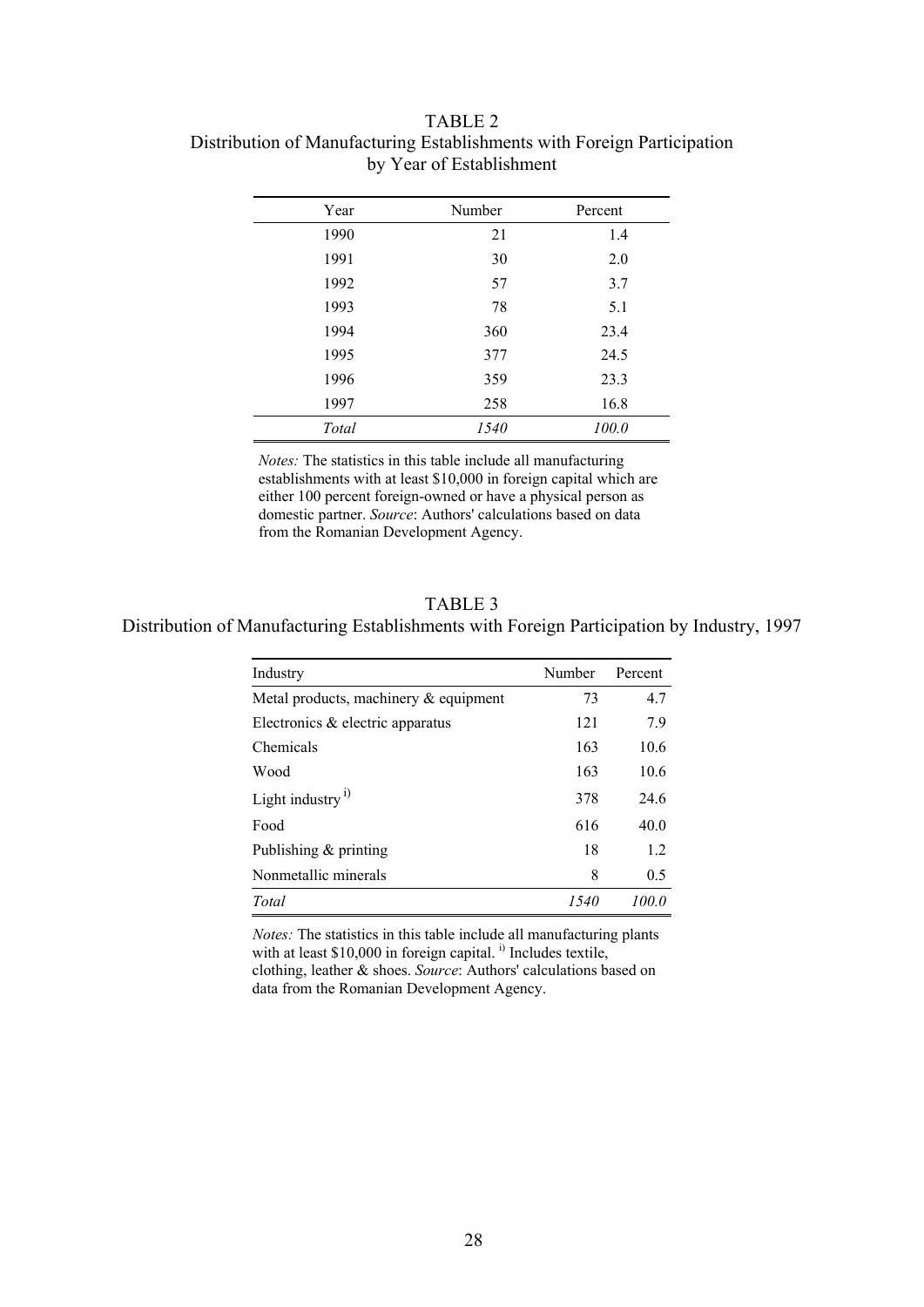| Variable                                           | Definition                                                                                                                                                   | Expected       | Source                                                                                                          | Descriptive Statistics of the<br>Untransformed Variable |           |  |
|----------------------------------------------------|--------------------------------------------------------------------------------------------------------------------------------------------------------------|----------------|-----------------------------------------------------------------------------------------------------------------|---------------------------------------------------------|-----------|--|
|                                                    |                                                                                                                                                              | Sign           |                                                                                                                 | Mean                                                    | Std. Dev. |  |
| Industry-specific foreign<br>agglomeration         | Log of number of plants with foreign participation in<br>the same industry as the investor                                                                   | $+$            | RDA, yearly data<br>from 1990 to 1996                                                                           | 71.27                                                   | 98.68     |  |
| Industry-specific<br>domestic agglomeration        | Log of number of domestic plants with 20 or more<br>employees in the same industry as the investor                                                           | $^{+}$         | CCIR, 1994 and 1996                                                                                             | 56.78                                                   | 46.80     |  |
| Service agglomeration                              | Log of total employment in the tertiary sector (business<br>and financial services) per $km2$                                                                | $^{+}$         | Annual Statistical Abstract of<br>Romania, yearly data, 1991 to 1996                                            | 35.16                                                   | 27.41     |  |
| Diversity of the economy                           | Log of Herfindahl index <sup>1</sup>                                                                                                                         | $\mathbf{r}$   | TEMPO database<br>(https://statistici.insse.ro/shop/?lang<br>$\equiv$ en), yearly employment data,<br>1991-1996 | 0.19                                                    | 0.04      |  |
| Border industry-specific<br>foreign agglomeration  | Log of sum of number of plants with foreign<br>participation in the same industry as the investor in all<br>counties bordering the county of choice.         | $^{+}$         | RDA, yearly data<br>from 1990 to 1996                                                                           | 11.06                                                   | 22.84     |  |
| Border industry-specific<br>domestic agglomeration | Log of sum of number of domestic plants with 20 or<br>more employees in the same industry as the investor in<br>all counties bordering the county of choice. | $^{+}$         | CCIR, 1994 and 1996                                                                                             | 68.38                                                   | 43.79     |  |
| Border service<br>agglomeration                    | Log of total employment in the tertiary sector (business<br>and financial services) in all counties bordering the<br>county of choice per $km^2$ .           | $+$            | Annual Statistical Abstract of<br>Romania, yearly data, 1991 to 1996                                            | 0.98                                                    | 0.65      |  |
| Border diversity of the<br>economy                 | Log of border Herfindahl index <sup>2</sup>                                                                                                                  | $\blacksquare$ | TEMPO database, yearly<br>employment data, 1991 to 1996                                                         | 0.20                                                    | 0.02      |  |
| Labor costs                                        | Log of manufacturing monthly real wage (in 1990 lei)                                                                                                         | $\blacksquare$ | Annual Statistical Abstract of<br>Romania, yearly data, 1993 to 1996                                            | 1,960.15                                                | 278.89    |  |
| Unemployment rate                                  | Log of unemployment rate (as share)                                                                                                                          | $\overline{?}$ | Annual Statistical Abstract of<br>Romania, yearly data, 1991 to 1996                                            | 0.06                                                    | 0.03      |  |
| Labor conflicts                                    | Log of number of labor conflicts per 100,000<br>employees in the manufacturing sector                                                                        | $\blacksquare$ | Annual Statistical Abstract of<br>Romania, yearly data, 1992 to 1996                                            | 15.18                                                   | 8.95      |  |
| High-schools                                       | Log of number of high-schools per 100,000 employees                                                                                                          | $+$            | Annual Statistical Abstract of<br>Romania, yearly data, 1990 to 1996                                            | 15.73                                                   | 5.93      |  |

TABLE 4 Description of Explanatory Variables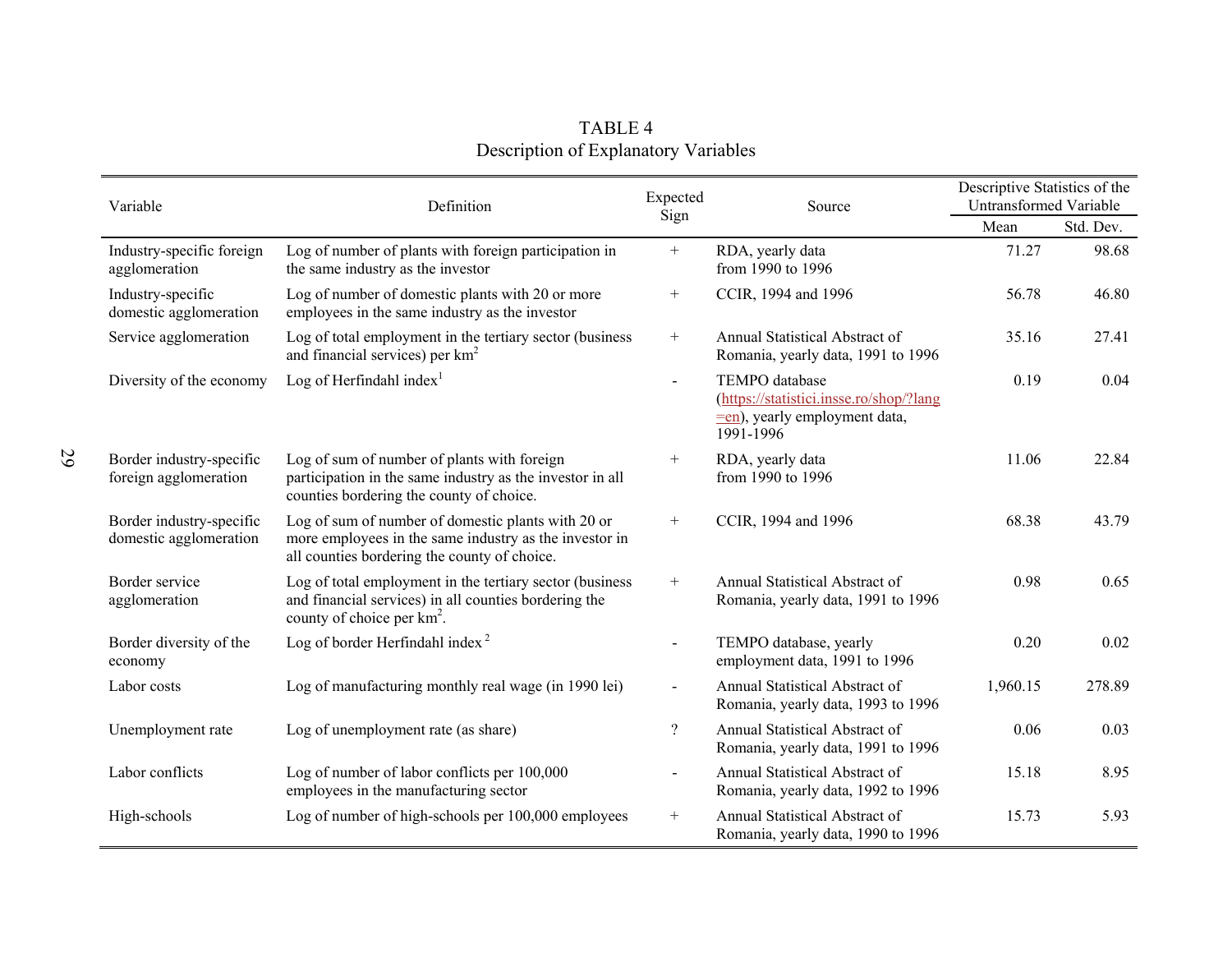| Variable              | Definition                                         | Expected<br>Sign | Source                                   | Descriptive Statistics of the<br>Untransformed Variable |           |  |
|-----------------------|----------------------------------------------------|------------------|------------------------------------------|---------------------------------------------------------|-----------|--|
|                       |                                                    |                  |                                          | Mean                                                    | Std. Dev. |  |
| Vocational/apprentice | Log of number of vocational/apprentice schools per | $^{+}$           | Annual Statistical Abstract of           | 8.59                                                    | 3.48      |  |
| schools               | 100,000 employees                                  |                  | Romania, yearly data, 1990-1996          |                                                         |           |  |
| Regional GDP          | Log of regional real GDP (in billion 1990 lei)     | $^{+}$           | Territorial Statistics, 1997,            | 165.96                                                  | 60.30     |  |
|                       |                                                    |                  | (https://statistici.insse.ro/catalog/?pa |                                                         |           |  |
|                       |                                                    |                  | $ge = pubID⟨ = en&publ$ id=162)          |                                                         |           |  |
|                       |                                                    |                  | yearly regional GDP data for 1995        |                                                         |           |  |
|                       |                                                    |                  | and 1998, and Annual Statistical         |                                                         |           |  |
|                       |                                                    |                  | Abstract of Romania, yearly national     |                                                         |           |  |
|                       |                                                    |                  | GDP data from 1990 to 1996               |                                                         |           |  |
| Railroad density      | Log of (railroad length/county area)               | $^{+}$           | Annual Statistical Abstract of           | 0.13                                                    | 0.06      |  |
|                       |                                                    |                  | Romania, 1990                            |                                                         |           |  |
| Road density          | Log of (road length/county area)                   |                  | Annual Statistical Abstract of           | 0.38                                                    | 0.07      |  |
|                       |                                                    |                  | Romania, 1990                            |                                                         |           |  |

TABLE 4*—Continued* 

30

*Notes*: As indicated in the Source column, for some variables, data was not available for the beginning of our study period. We imputed the missing values of all these variables, except labor costs (wage) and regional GDP, with their values for the first available year of data. We imputed the missing labor cost values via extrapolation of the available years of data based on the average annual wage growth during these years. We imputed the missing GDP values as follows: first, we computed the share of each region in total GDP for 1995 and 1998, and the annualized change in these shares between 1995 and 1998 (i.e., (share1998-share1995)/3); second, we applied the annualized change in shares to the 1995 shares, to impute the shares for 1990-1996; finally, we used the imputed regional shares and the total GDP to compute the regional GDP for1990-1996. The untransformed variables, for which the statistics are shown, represent average values over the two years immediately preceding the year of the foreign plant set-up. The industry-specific foreign and domestic agglomeration variables are computed respectively as log of one plus the average number of foreign plants in the establishment's industry over the previous two years and domestic establishments in that industry, to avoid taking the log of zero for counties with no prior investment. This specification follows HEAD *et al.* (1995), and is consistent with the idea that prospective agglomeration includes the prospective investor. For the same reason, the Unemployment Rate variable is computed as log of 0.001 plus the average unemployment over the previous two years; and the Labor Conflicts variable is computed as log of 0.1 plus the average number of conflicts per 100,000 employees over the previous two years.

<sup>1)</sup> Herfindahl index =  $\sum_{i=1}^{n} E_i^2$ , where n=the number of economic sectors (up to 17 sectors), and  $E_i$  = the proportion of county employment that is located in the i<sup>th</sup> sector. <sup>2)</sup> Border Herfindahl index is computed using the same formula as above, where n=the total number of economic sectors in all counties bordering the county of choice, and  $E_i$  = the proportion of employment in all counties bordering the county of choice that is located in the i<sup>th</sup> sector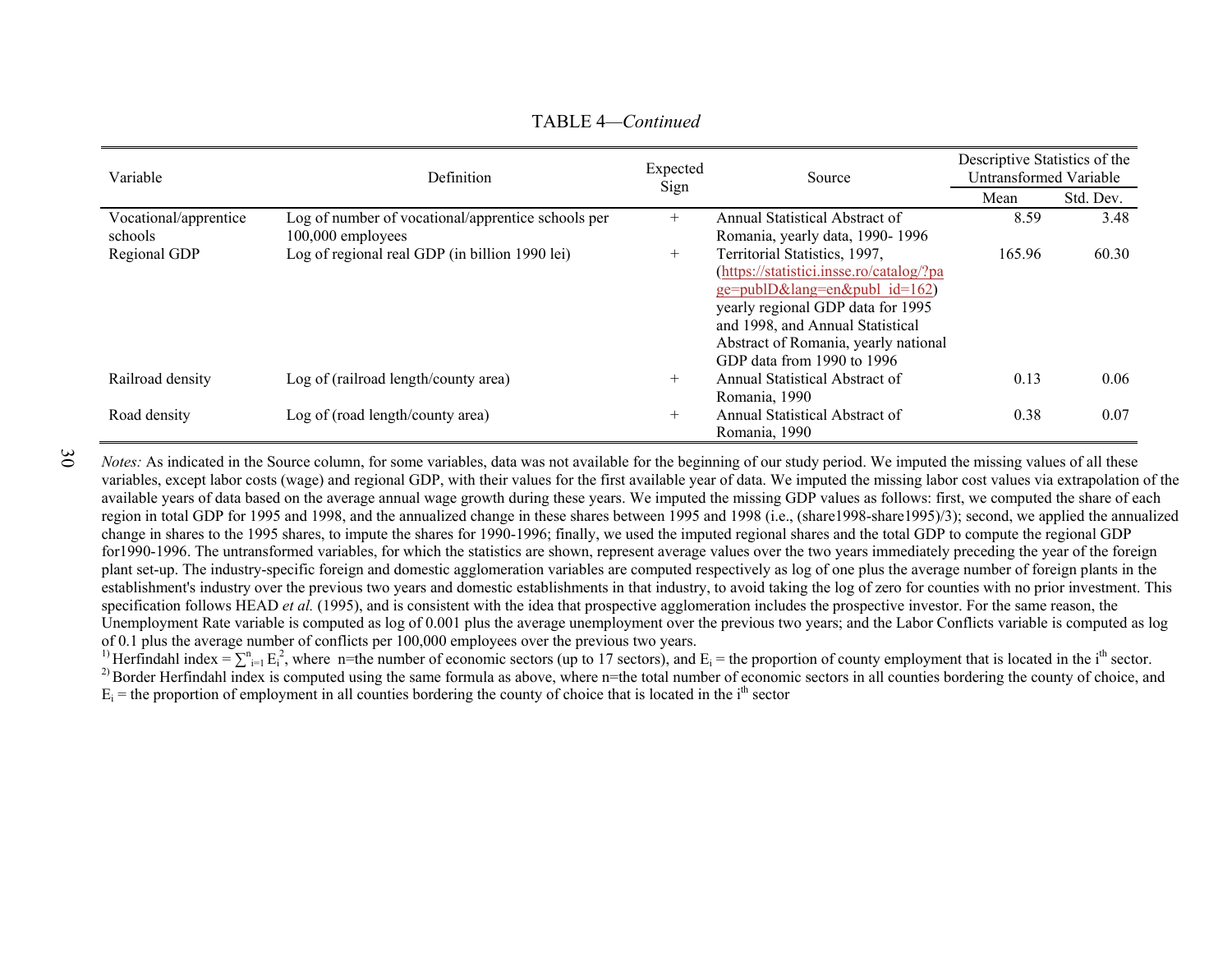|                                   | Location Choice = County |         |            |             |         |            |  |  |  |  |  |
|-----------------------------------|--------------------------|---------|------------|-------------|---------|------------|--|--|--|--|--|
| Variables                         |                          | Model 1 |            |             | Model 2 |            |  |  |  |  |  |
|                                   | Coefficient              |         | Elasticity | Coefficient |         | Elasticity |  |  |  |  |  |
|                                   | (1)                      |         | (2)        | (3)         |         | (4)        |  |  |  |  |  |
| Industry-specific foreign         | 0.5102                   | ***     | 0.4937     | 0.1590      | $\ast$  | 0.1538     |  |  |  |  |  |
| agglomeration                     | (0.0614)                 |         |            | (0.0819)    |         |            |  |  |  |  |  |
| Industry-specific domestic        | 0.5327                   | ***     | 0.5155     | 0.3632      | ***     | 0.3514     |  |  |  |  |  |
| agglomeration                     | (0.0885)                 |         |            | (0.0927)    |         |            |  |  |  |  |  |
| Service agglomeration             | 0.4350                   | ***     | 0.4210     | 1.2344      | **      | 1.1946     |  |  |  |  |  |
|                                   | (0.0962)                 |         |            | (0.5230)    |         |            |  |  |  |  |  |
| Diversity of the economy          | $-0.3727$                |         | $-0.3607$  | 1.1275      |         | 1.0911     |  |  |  |  |  |
|                                   | (0.2717)                 |         |            | (1.1756)    |         |            |  |  |  |  |  |
| Border industry-specific foreign  | 0.0556                   |         | 0.0538     | 0.0374      |         | 0.0362     |  |  |  |  |  |
| agglomeration                     | (0.0757)                 |         |            | (0.0899)    |         |            |  |  |  |  |  |
| Border industry-specific domestic | 0.0478                   |         | 0.0462     | 0.6032      | ***     | 0.5837     |  |  |  |  |  |
| agglomeration                     | (0.1030)                 |         |            | (0.1305)    |         |            |  |  |  |  |  |
| Border service agglomeration      | $-0.3850$                |         | $-0.3726$  | 0.0481      |         | 0.0465     |  |  |  |  |  |
|                                   | (0.1586)                 |         |            | (1.0232)    |         |            |  |  |  |  |  |
| Border diversity of the economy   | 0.4540                   |         | 0.4394     | 3.4747      |         | 3.3626     |  |  |  |  |  |
|                                   | (0.4251)                 |         |            | (2.9795)    |         |            |  |  |  |  |  |
| Labor costs                       | 0.3659                   |         | 0.3541     | $-1.0628$   |         | $-1.0285$  |  |  |  |  |  |
|                                   | (0.4766)                 |         |            | (1.2919)    |         |            |  |  |  |  |  |
| Unemployment rate                 | $-0.3908$                | ***     | $-0.3782$  | 0.0828      |         | 0.0801     |  |  |  |  |  |
|                                   | (0.1186)                 |         |            | (0.1807)    |         |            |  |  |  |  |  |
| Labor conflicts                   | 0.0055                   |         | 0.0054     | $-0.0874$   |         | $-0.0845$  |  |  |  |  |  |
|                                   | (0.0341)                 |         |            | (0.0514)    |         |            |  |  |  |  |  |
| High-schools                      | 1.5987                   | ***     | 1.5471     | $-0.5218$   |         | $-0.5050$  |  |  |  |  |  |
|                                   | (0.4215)                 |         |            | (1.2583)    |         |            |  |  |  |  |  |
| Vocational/apprentice schools     | 0.1213                   |         | 0.1174     | 0.7058      |         | 0.6831     |  |  |  |  |  |
|                                   | (0.4136)                 |         |            | (0.8672)    |         |            |  |  |  |  |  |
| Regional GDP                      | 0.1373                   |         | 0.1329     | $-1.7221$   |         | $-1.6666$  |  |  |  |  |  |
|                                   | (0.3034)                 |         |            | (2.3776)    |         |            |  |  |  |  |  |
| Railroad density                  | 0.3650                   | $**$    | 0.3532     |             |         |            |  |  |  |  |  |
|                                   | (0.1575)                 |         |            |             |         |            |  |  |  |  |  |
| Road density                      | $-0.0174$                |         | $-0.0169$  |             |         |            |  |  |  |  |  |
|                                   | (0.2721)                 |         |            |             |         |            |  |  |  |  |  |
| County fixed effects              | No                       |         |            | Yes         |         |            |  |  |  |  |  |
| Log likelihood                    | $-2838.9$                |         |            | $-2772.0$   |         |            |  |  |  |  |  |
| Number of choices                 | 31                       |         |            | 31          |         |            |  |  |  |  |  |
| Number of investors               | 1519                     |         |            | 1519        |         |            |  |  |  |  |  |

| TABLE 5                            |
|------------------------------------|
| <b>Conditional Logit Estimates</b> |

*Notes*: \*\*\* denotes 1% significance level; \*\* denotes 5% significance level; \* denotes 10% significance level. Standard errors are in parenthesis.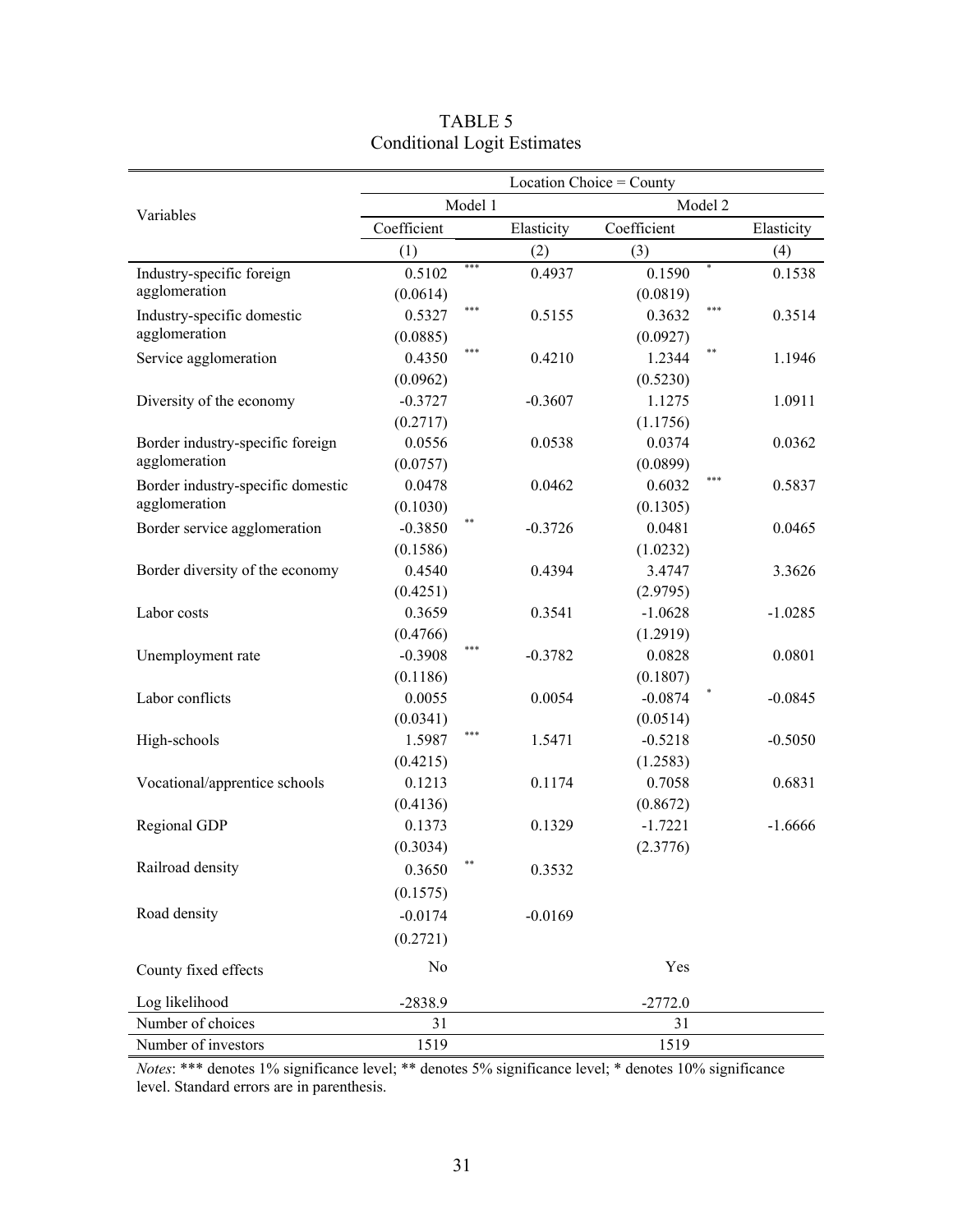# **Appendix**

| TABLE A1                                           |
|----------------------------------------------------|
| <b>Correlation Matrix of Explanatory Variables</b> |

|                                                        | (1)       | (2)          | (3)                | (4)               | (5)       | (6)       | (7)                 | (8)       | (9)                 | (10)      | (11)      | (12)           | (13)      | (14)   | (15)          | (16) |
|--------------------------------------------------------|-----------|--------------|--------------------|-------------------|-----------|-----------|---------------------|-----------|---------------------|-----------|-----------|----------------|-----------|--------|---------------|------|
| Industry-specific foreign<br>agglomeration $(1)$       |           |              |                    |                   |           |           |                     |           |                     |           |           |                |           |        |               |      |
| Industry-specific domestic<br>agglomeration (2)        | 0.5011    | $\mathbf{1}$ |                    |                   |           |           |                     |           |                     |           |           |                |           |        |               |      |
| Service agglomeration (3)                              | 0.5462    | 0.3406       |                    |                   |           |           |                     |           |                     |           |           |                |           |        |               |      |
| Diversity of the economy (4)                           | $-0.1002$ | 0.1289       | 0.0578             | $\mathbf{1}$      |           |           |                     |           |                     |           |           |                |           |        |               |      |
| Border industry-specific<br>foreign agglomeration (5)  | 0.2541    | 0.2061       | $-0.0532 - 0.0499$ |                   | 1         |           |                     |           |                     |           |           |                |           |        |               |      |
| Border industry-specific<br>domestic agglomeration (6) | 0.1502    | 0.6615       | $-0.0188$ 0.0621   |                   | 0.5827    |           |                     |           |                     |           |           |                |           |        |               |      |
| Border service<br>agglomeration (7)                    | $-0.0463$ | $-0.0959$    | 0.0615 0.0908      |                   | 0.5913    | 0.2747    |                     |           |                     |           |           |                |           |        |               |      |
| Border diversity of the<br>$e \text{conomy}(8)$        | $-0.0898$ | 0.115        | 0.0969             | 0.5658            | $-0.0422$ | 0.2048    | 0.1363              |           |                     |           |           |                |           |        |               |      |
| Labor costs $(9)$                                      | 0.3241    | 0.0122       |                    | $0.171 - 0.0808$  | 0.2698    | $-0.0191$ | $-0.1026$ $-0.3045$ |           |                     |           |           |                |           |        |               |      |
| Unemployment rate (10)                                 | 0.0017    | $-0.0805$    | $-0.2019 - 0.1593$ |                   | 0.2311    | 0.0233    | $-0.037$            | $-0.2135$ | 0.2787              |           |           |                |           |        |               |      |
| Labor conflicts (11)                                   | 0.1647    | 0.0718       |                    | $0.1516 - 0.2507$ | $-0.1551$ |           | $-0.1459 - 0.3224$  | $-0.1554$ | 0.1393              | 0.0172    |           |                |           |        |               |      |
| High-schools (12)                                      | $-0.1018$ | $-0.1389$    | $-0.6234$          | $-0.009$          | $-0.0226$ | $-0.164$  | $-0.2214$           |           | $-0.334 -0.0122$    | 0.2629    | $-0.0037$ | $\overline{1}$ |           |        |               |      |
| Vocational/apprentice<br>schools $(13)$                | $-0.2519$ | $-0.2171$    | $-0.7329 - 0.0257$ |                   | 0.185     | 0.0113    | $-0.0535$           |           | $-0.1548$ $-0.0184$ | 0.3237    | $-0.171$  | 0.7677         |           |        |               |      |
| Regional GDP (14)                                      | 0.1757    | 0.0148       | 0.3746 0.0797      |                   | 0.4385    | 0.2109    | 0.745               | 0.2687    | 0.0566              | $-0.1733$ | $-0.2498$ | $-0.5188$      | $-0.3702$ |        |               |      |
| Railroad density (15)                                  | 0.484     | 0.2085       | 0.5762             | 0.0234            | 0.0532    | $-0.0091$ | 0.1512              | 0.0067    | 0.128               | $-0.2584$ | $-0.0801$ | $-0.2608$      | $-0.3965$ | 0.1755 | -1            |      |
| Road density (16)                                      | 0.2701    | 0.1611       | 0.5366 0.1045      |                   | 0.0684    | 0.0816    | 0.2012              | 0.1344    | 0.1251              | $-0.0883$ | $-0.1365$ | $-0.4268$      | $-0.4127$ |        | 0.4093 0.2205 |      |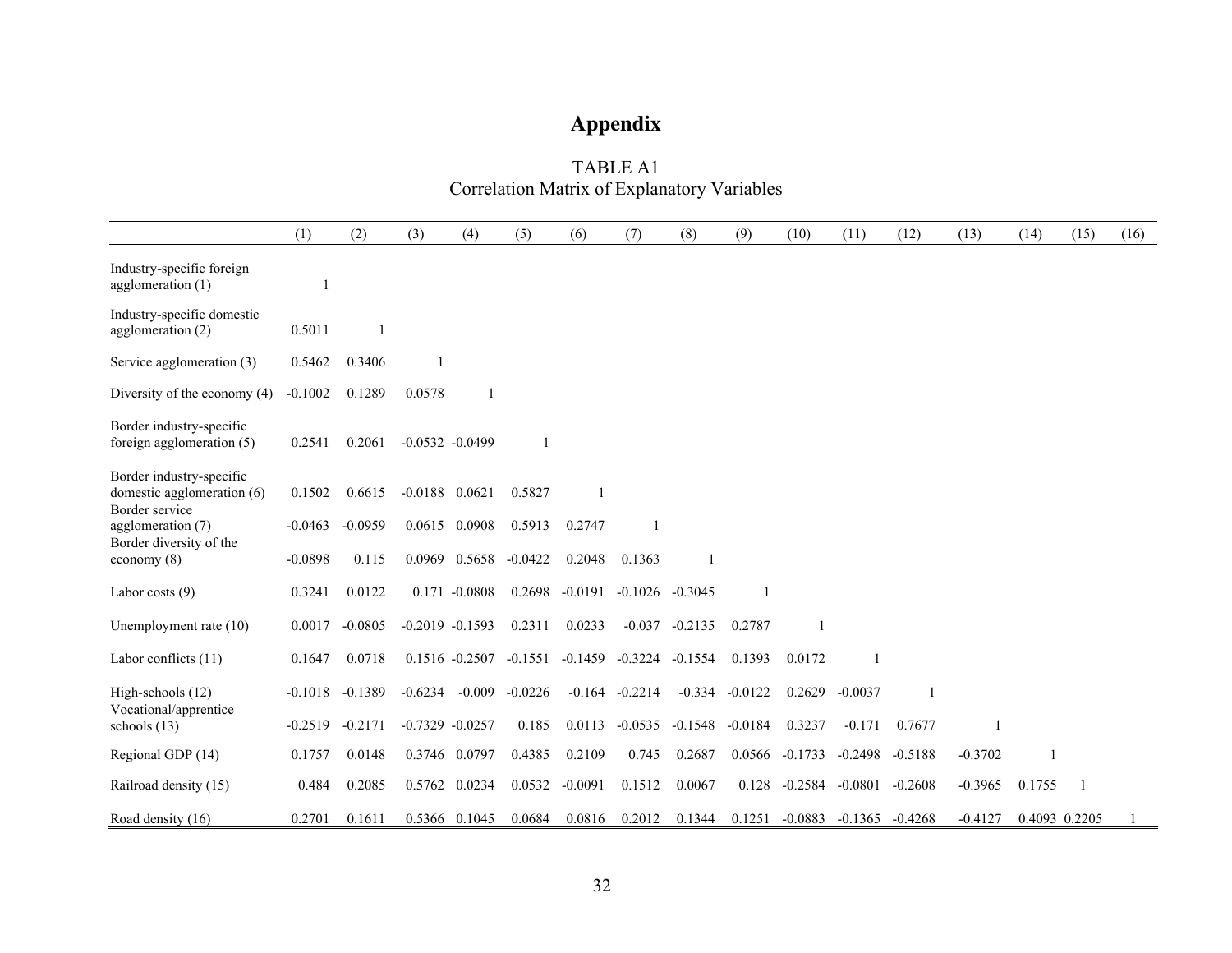# TABLE A2

Economic Sectors used to Define the Economic Diversity Measure

- 1 Agriculture, hunting and forestry
- 2 Fish farming and fishing
- 3 Forestry
- 4 Manufacturing Industry
- 5 Extractive Industry
- 6 Utilities (energy, gas, water)
- 7 Constructions
- 8 Trade
- 9 Hotels and restaurants
- 10 Transportation
- 11 Financial intermediation
- 12 Real estate, renting and business activities
- 13 Telecommunications and postal service
- 14 Public administration and defence
- 15 Education
- 16 Health and social security
- 17 Other activities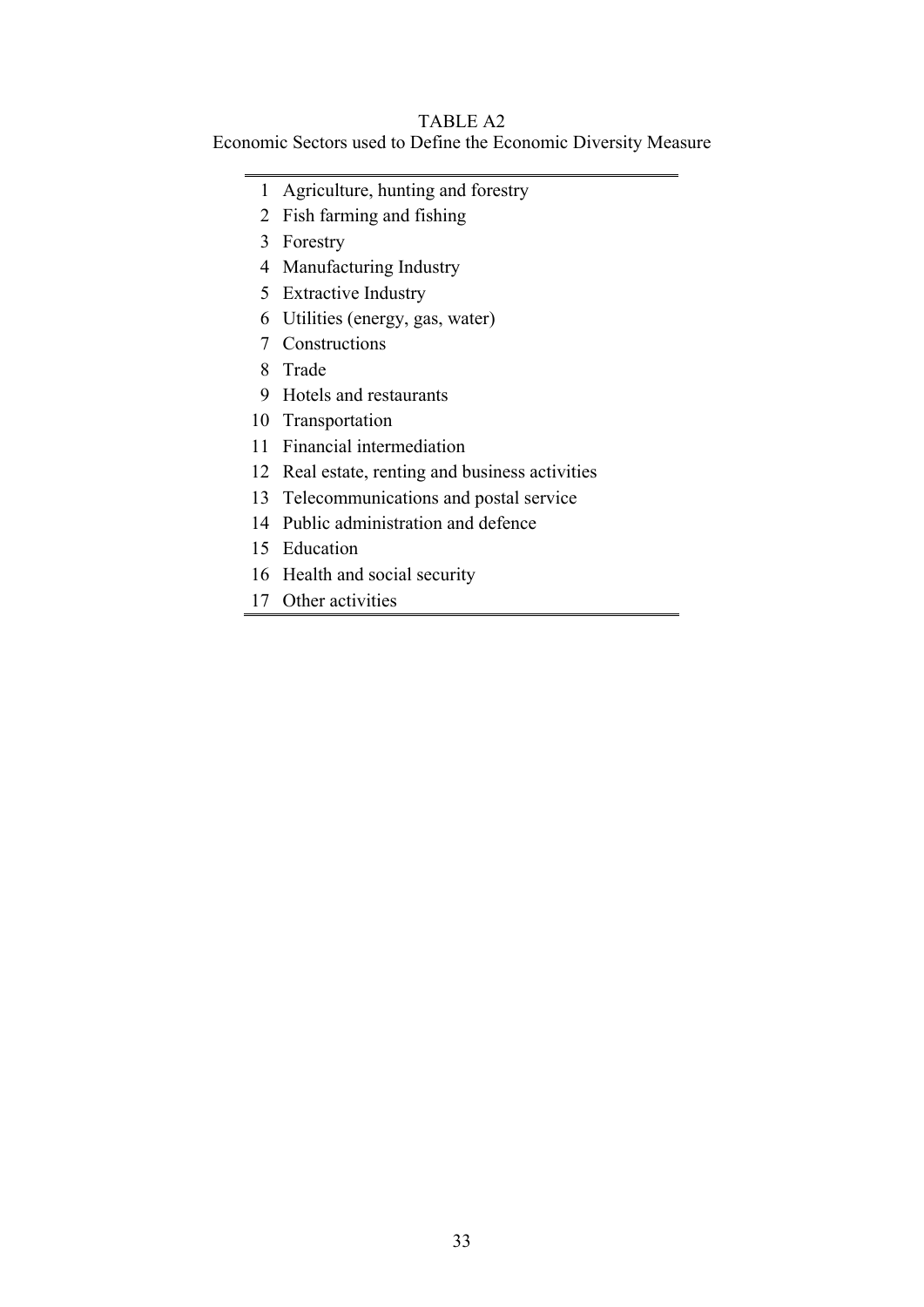#### Notes

-

- 1 This is mainly due to data limitations in most Central and Eastern European countries.
- 2 See for example BITZENIS (2006) for an assessment of the main barriers (from the viewpoint of foreign investors) that affect multinationals' business in a transition country.
- 3 Of course, regional disparities cannot be addressed solely by attracting FDI; rather FDI should accompany domestic efforts. However, these issues are beyond the scope of this paper.
- 4 Romania consists of 41 counties plus Bucharest. However, our choice set only consists of 30 counties plus Bucharest. Following HEAD *et al.* (1995) we eliminate 11 counties that received fewer than 4 foreign Greenfield investments. This reduces the number of estimated parameters by 11 while reducing the sample size by only 26 observations. The reduction in the choice set should not affect the other parameter estimates, given the independence of irrelevant alternatives assumption associated with the conditional logit model used in this paper. A Romanian county has on average a surface area of  $5,792 \text{ km}^2$  and a population of  $544,637$ .
- 5 While the surface area of the average Romanian county seems large for the MARSHALLian notion of agglomeration (which has been traditionally associated with the notion of industrial district), it should be noted that the vast majority of Romanian counties in our sample can be considered as clear-cut 'agglomerations' with one dominant city/district (and abundant hinterland). Only 3 counties (out of 31) consist of two or three smaller cities with a population between 50,000-100,000. For details see Table 1. It should also be noted that the choice set in this study coincides better with the typical notion of agglomeration than most other studies.
- 6 See the statistics from UNCTAD (2004, p. 274) and PUSTERLA and RESMINI (2005).
- 7 This number includes establishments with foreign participation of all types (including joint ventures), in all economic sectors (not only manufacturing), and regardless of the amount of invested foreign capital.
- 8 Transition economies with their low labor costs and large supply of skilled manufacturing workers are likely to attract foreign firms with labor-intensive production processes. Since labor market conditions are critical for the performance of labor-intensive firms, these conditions may be relatively more important determinants of FDI location in transition economies than in developed countries.
- 9 See DE MELLO (1997 and 1999) for a comprehensive survey on the relationship between FDI and growth and AITKEN and HARRISON (1999) for a critical assessment of the claim. The empirical research on the FDI-growth relationship in transition and developing countries suggests overall that FDI has a positive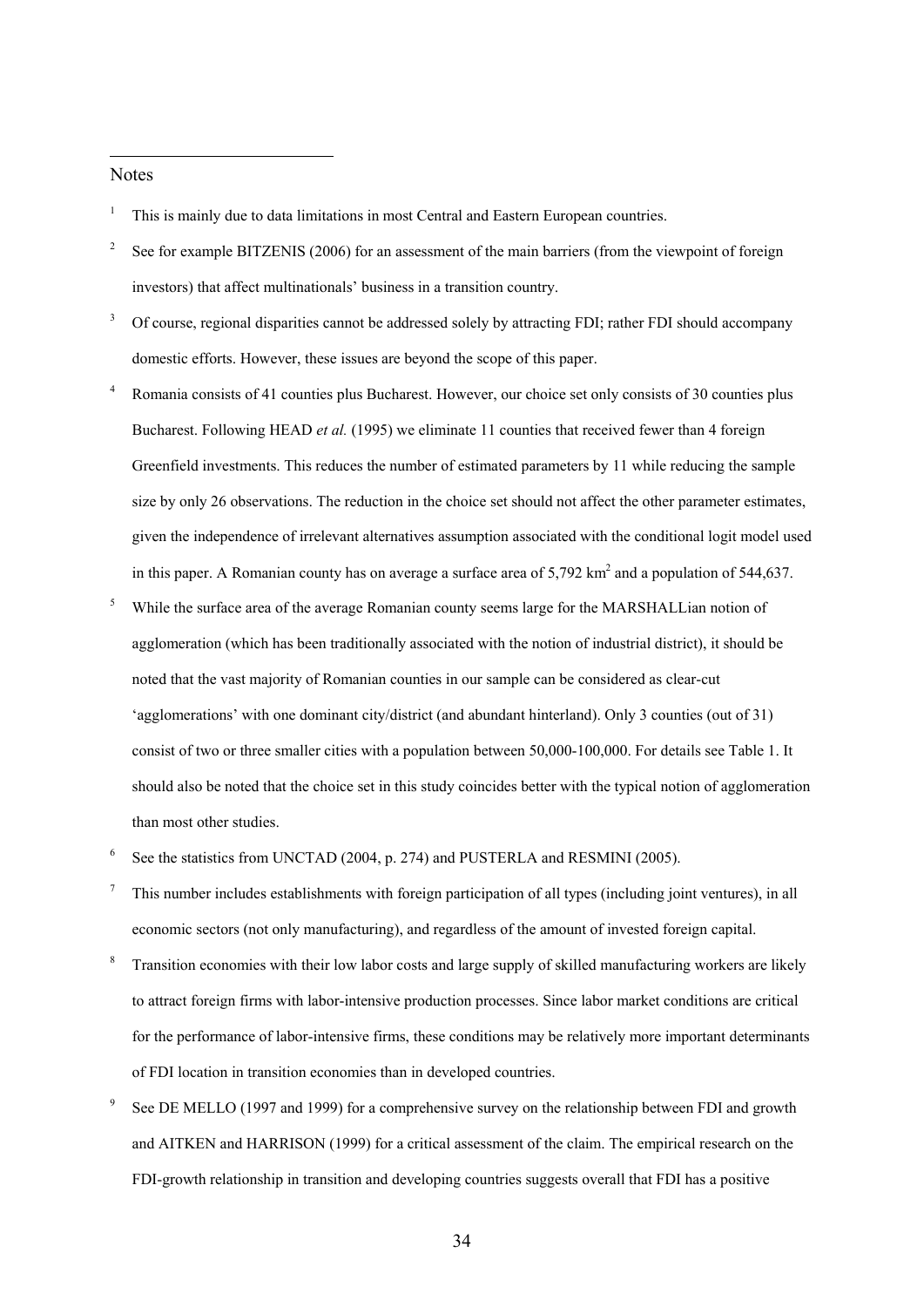impact on economic growth (e.g., BORENSZTEIN *et al.,* 1998, BALASUBRAMANYAM *et al.,* 1999, and VOICU, 2000). DRIFFIELD (2006) provides evidence for the significance of externalities from inward FDI but suggests that these externalities are more localized than has previously been believed.

-

- <sup>10</sup> BAPTISTA and SWANN (1999) provide direct empirical evidence on firm entry. Their empirical findings for the computer industries in the US and UK suggest that, unlike the case of incumbent growth (where firm growth is fostered by the strong presence of firms in the same sectors where the firm is active), crosssectional effects seem to have a significant effect on new firm entry.
- <sup>11</sup> In this context it is important to note that manufacturing industries in Romania have clustered in resource rich areas (e.g., wood-processing factories are located in wood-rich areas, oil refineries and chemical plants that use oil or oil derivatives as inputs have clustered around oil fields) even during communism. That is, even though under the communist regime the firms were not maximizing profits for shareholders, they nevertheless tried to minimize transportation costs in order to maximize the revenue that could be used for purposes other than distribution to investors. Post 1989 we can assume that both foreign *and* domestic investors choose the location that yields the highest profit.
- <sup>12</sup> GUIMARÃES *et al.* (2004) and BEKES (2005) also control for choice specific fixed effects. CROZET *et al.* (2004) and CIESLIK (2005a) also include fixed effects, however, these are estimated for a geographic unit that is larger than the one used to differentiate location choices.
- Many FDI location studies rely on choice sets that consist of large regions (e.g., U.S. states or even countries), which stretch the Marshallian concept of agglomeration.
- <sup>14</sup> NUTS is the official classification for EU regions. NUTS 1 are typically very large regions. For example, Portugal or Ireland are NUTS 1 regions. NUTS 2 are smaller geographical areas but they often still significantly stretch the Marshallian notion of agglomeration in the sense of 'industrial district'. Only three European countries (Germany, the UK, and France) consist of more than 20 NUTS 2 regions. Romanian counties are NUTS 3 regions , which appear to be the most accurate geographical area, at least in the case of Romania, most closely reflecting the notion of 'industrial district'.
- <sup>15</sup> Other studies (e.g., COUGHLIN *et al.*, 1991) mix Greenfield investment with other types of FDI such as joint ventures, mergers and acquisitions.
- <sup>16</sup> TRAIN (1985) shows that the inclusion of choice-specific effects allows for the use of a conditional logit model in the presence of some forms of IIA violation. In particular, our empirical specification is valid as long as foreign investors have uniform perceptions of the substitutability between counties.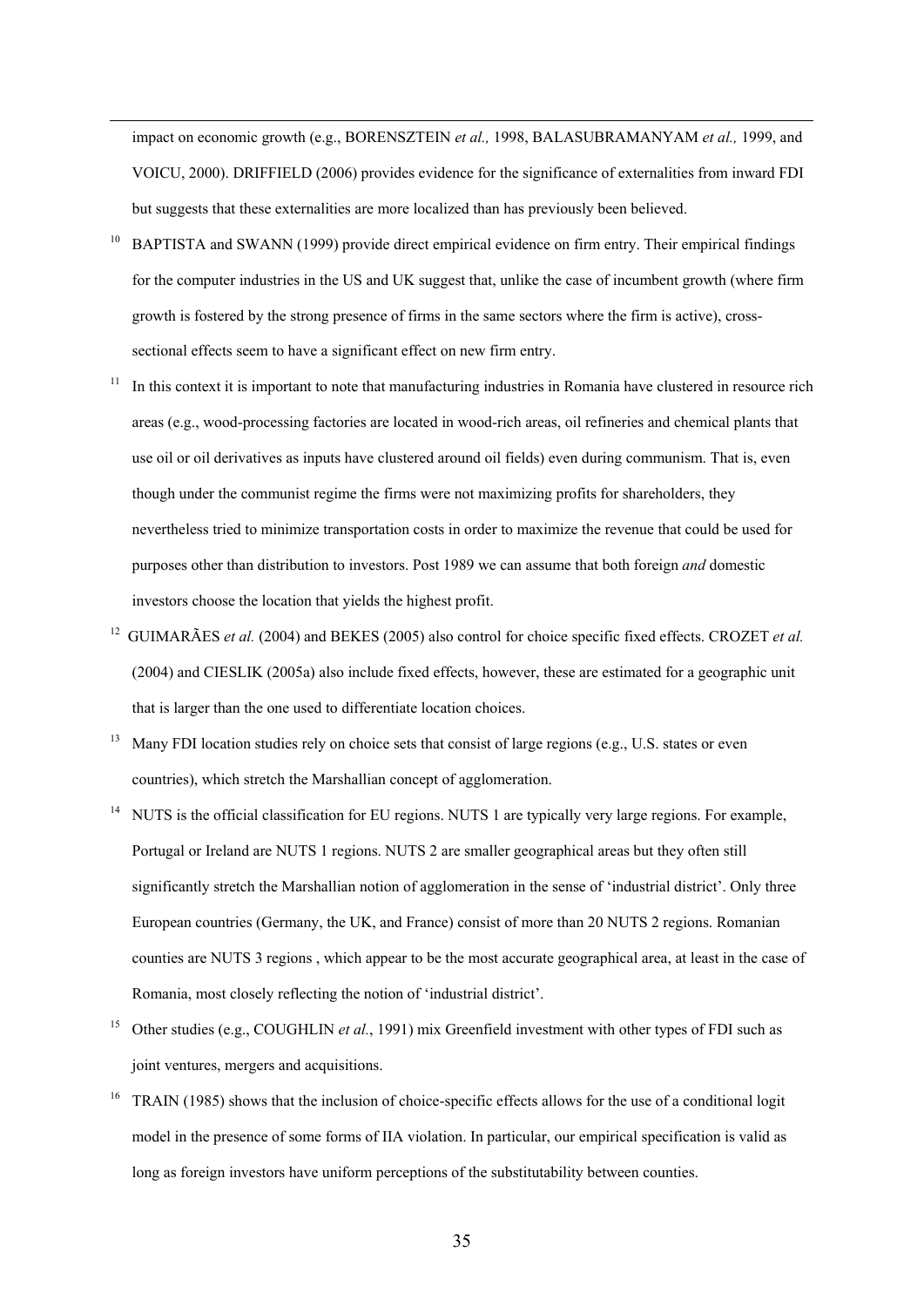- $17$ <sup>17</sup> The RDA was established in 1991, as a specialized body aiming at supporting the economic reform by attracting foreign direct investment. In 1996, the RDA became a founding member of the World Association of Investment Promotion Agencies, an international organization created at the initiative of UNCTAD with support from OECD, World Bank and World Trade Organization (see ROMANIAN DEVELOPMENT AGENCY, 1996 for more details about the role and accomplishments of the RDA).
- <sup>18</sup> Industries recorded by RDA are either at the two-digit level or are aggregations of several two-digit industries.
- <sup>19</sup> RDA staff indicated that while many of the establishments with a firm as domestic partner are Greenfield investments, some may represent joint ventures or acquisitions.
- <sup>20</sup> In the regression models, the number of observations (choosers) is slightly smaller (1519) since we exclude the plants setup in 1990. However, the plants established in 1990 are used in the calculation of the foreign agglomeration variable for all subsequent setups.
- $21$  Prior to the onset of communism in 1945, there was a significant number of foreign firms doing business in Romania; however, they were all taken over by the state as a result of the communists' nationalization policy.
- In 1994, GDP increased by 3.4 percent relative to 1993, exports increased by 22.6%, imports decreased by 5.5%, personal savings doubled, inflation dropped to 61.7% (from 295.5% in 1993), and the private sector share in GDP reached 35% (VOICU, 2000).
- <sup>23</sup> Localization economies from domestic agglomeration usually result from technology spillovers, the existence of intermediate suppliers, and labor-pooling.
- Given that the pace of economic restructuring reforms was slow in Romania for much of the 1990s, there was fairly little variation in the number of domestic manufacturing enterprises, especially during the first half of the decade. Therefore, the two years for which the domestic plant counts are available should be enough to adequately capture domestic agglomeration economies over the whole study period.
- <sup>25</sup> The 17 economic sectors used to compute the Herfindahl index are listed in Appendix Table A2. As an alternative to the Herfindahl index, we also computed an *entropy* measure of diversity externalities. Our main findings are virtually unchanged if we use this alternative measure.
- <sup>26</sup> JACOBS (1969) first described the idea of economies arising from knowledge spillovers from outside the core industry. Following JACOB's logic, large diversified cities should be more attractive to firms than less diversified locations.
- In addition, population density is highly correlated with the service agglomeration measure and, thus, its